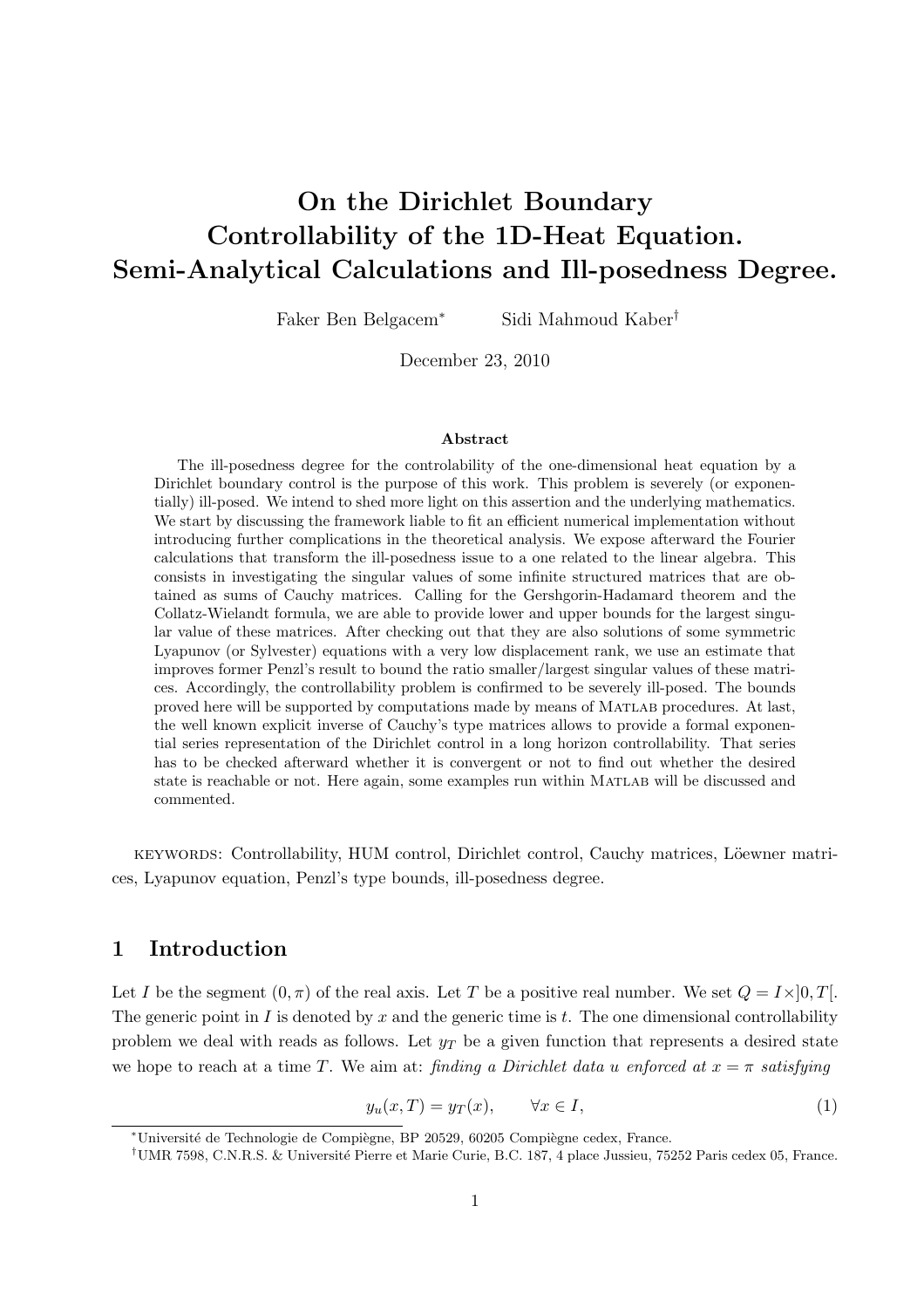where the symbol  $y_v$  denotes the solution of the heat equation with a Dirichlet boundary condition:

$$
\partial_t y_v - \partial_{xx}^2 y_v = 0 \qquad \text{in } Q,\tag{2}
$$

$$
y_v(0, \cdot) = 0,
$$
  $y_v(\pi, \cdot) = v$  on  $(0, T),$  (3)

$$
y_v(\cdot,0) = 0 \qquad \text{on } I. \tag{4}
$$

The fact that the initial condition is fixed to zero is not really a restriction. It is adopted only for simplification and the linear superposition principle restore that generality.

Knowledge on the controllability of the heat equation is substantially less achieved than for the wave equation. The difficulty arisen in the heat equation is caused by the dissipation which is mainly irreversible in opposition to the propagation which is a reversible phenomenon. Nevertheless, some theoretical results are already stated. May be, the main reference on the topic together with the popular HUM method is the book by J.-L. Lions [15]. Some others are necessary surveys for who are involved in the subject, such as [16, 12, 33] without being exhaustive. This problem is not exactly controllable. Some states  $y_T$  are not reachable. As a matter of fact, an arbitrary  $y_T$  should be considered as non-reachable. Admittedly, the problem is ill-posed in any reasonable 'Sobolev' framework. In contrast, controls do exist that steer the trajectory arbitrarily close to any given state  $y_T$  after a duration T. We have therefore approximate controllability (see [15, 24, 33]). Notice that whenever,  $y_T$  comes from a solution of the heat equation, the controllability is equivalent to the null-controllability that is when the initial condition is given,  $y_v(\cdot, 0) = y_0$  and the final state is  $y_T = 0$ . This last pertains, in the practice, to the stabilization of dynamical systems. Results on the null-controllability are stated by H. O. Fattorini and D. Russel (see [6]) and also by G. Lebeau and L. Robbiano (see [13]), in one dimension for the firsts and in the general dimension for the seconds. The major result established in there is the observability estimate that yields the well-posedness of the null-controllability problem. The numerical counterpart of this problem has been considered by S. Micu and E. Zuazua (see [19]) where they show the severe ill-posedness of the problems they have to cope with computationally. Some issues treated in [19] are similar to those we are involved in here. The methodology is however very different. Their approach, mainly based on the analysis of some Bi-Orthogonal sequences, is the one proposed earlier in [6] and surveyed in [24]. Here, as will be detailed later on, we rather take profit of the spectral estimates for some known structured matrices such as Cauchy and Löwner type matrices to establish our results.

As indicated and discussed in [2] for the optimal control problem, the point is to consider a subspace of admissible Dirichlet controls that brings facilities in the computations. That should be a subspace of  $L^2(0,T)$  (<sup>1</sup>) that allows to define the final observation  $y_v(\cdot,T) \in L^2(I)$ . It can not coincide with the full Lebesgue space  $L^2(0,T)$ , since the final observation  $y_v(\cdot,T)$  may not belong to  $L^2(I)$  for some Dirichlet data in  $L^2(0,T)$  (see [15, Chap. 9]). We describe the framework we use that turns out to be advantageous when a regularization strategy is aimed which is mandatory to handle safely the computations. Next, comes the main concern related to the incorrect-posedness of the controllability problem by Dirichlet controls. To state its severe ill-posedness according to

 ${}^{1}L^{2}(0,T)$  is the Lebesgue space of square integrable functions.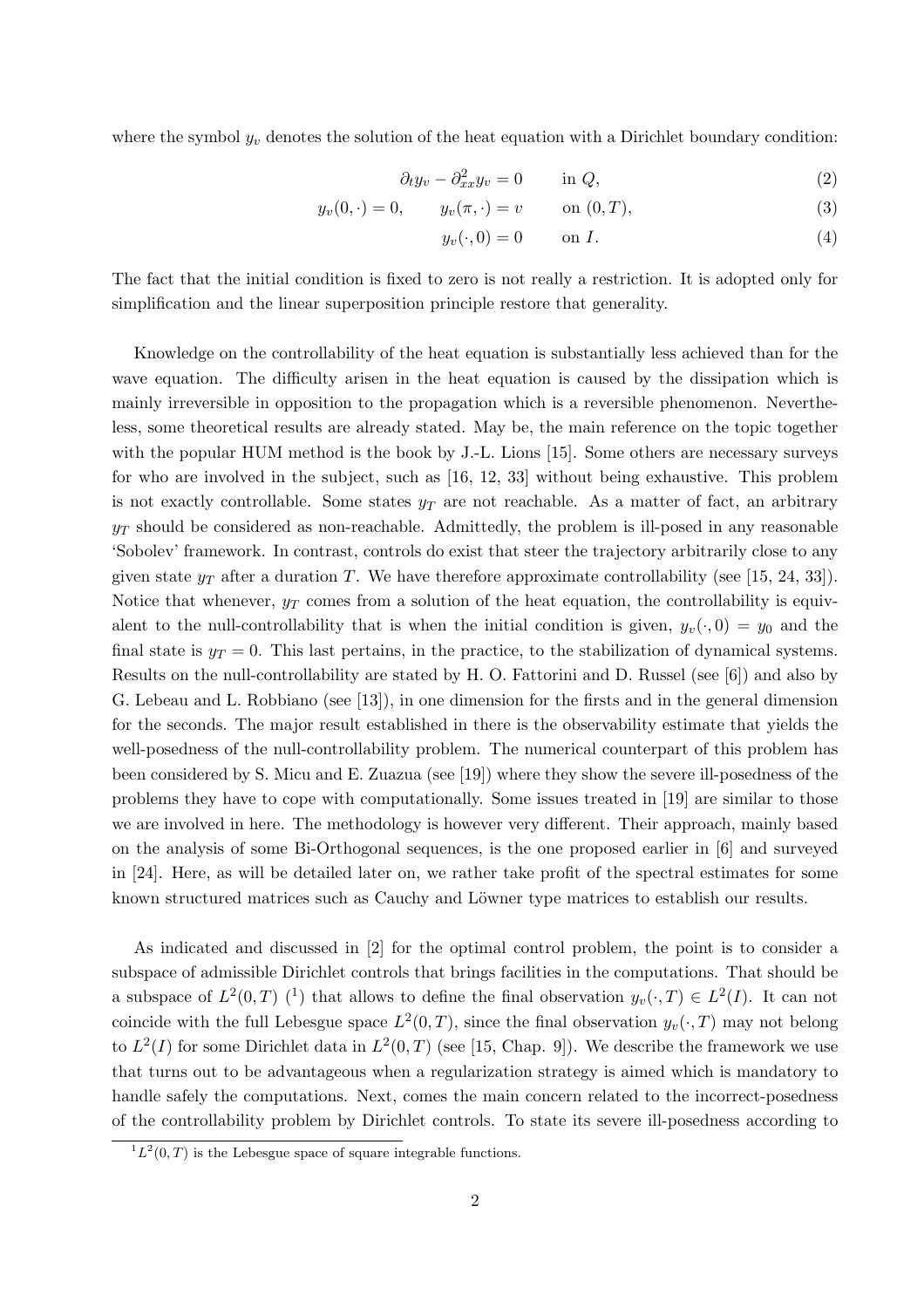the classification provided in [32], we perform here semi-analytical computations that transfer the difficulty to the study of the spectrum of some Cauchy type matrices. Connecting them to Lyapunov equations, and using the important results on the spectrum of their solution, we are able to obtain the desired ill-posedness results. A predicted effect of it is that when a reachable  $y_T$ is perturbed by noise, the control we compute may be drastically changed, it may even blow up exponentially fast. Additionally, owing to the explicit inverse of Cauchy matrices we are enabled to provide the exact formal expression of the control in the case of infinite horizon controllability which demonstrates, if needed, the exponential instability of the controllability problem. Notice that the algebraic tools on which the analysis conducted here relies, are mainly developed by the control community.

An outline of the paper is as follows. We describe in Section 2 the variational formulation of the heat equation (2)-(4) derived by duality. This approach enables to account for the lack of smoothness of Dirichlet's data (see [12]). As a consequence, we obtain a mathematical setting to the controllability problem in the natural space  $H^{-1}(I)$  (<sup>2</sup>). Engineers prefer the  $L^2(I)$ -setting. Despite the practicability and effectiveness of that framework from the numerical implementation view, particular caution should be paid to the analysis. In Section 3, we provide and discuss the suitable tools to successfully deal with that issue. We put then the controllability problem under an abstract form. The HUM method fails and the problem is ill-posed. This is the main subject of Section 4. Using Fourier calculations, we check out how the controllability problem may be put under an integral equation defined by a kernel operator. The ill-posedness degree of this equation is therefore tightly connected to asymptotics of the singular values of the related integral operator. This enables us to construct an infinite countable symmetric and positive definite matrix of a Cauchy type whose eigenvalues are exactly the squares of the singular values of the operator under investigation. Their distribution along the positive semi-axis is obtained after writing this matrix as the solution of a Lyapunov equation with a low rank displacement. Then, using estimates established by many authors (see [25, 9] and wide bibliographies therein) produces the desired information on the behavior on the singular values. Their asymptotics establish the severe illposedness of the controllability problem. Some Matlab computations allow to check numerically these theoretical predictions. Owing to the inversion formula of Cauchy matrices, we provide in Section 5 an infinite sum representation of the Dirichlet control that solves the controllability problem for a given target  $y_T$  and we check why it mostly blows up exponentially fast. Lastly, Section 6 is dedicated to the discussion of some numerical examples to check out the theoretical predictions.

*Notation* — Let X be a Banach space endowed with its norm  $\|\cdot\|_X$ . We denote by  $L^2(0,T;X)$ the space of measurable functions  $v$  from  $(0, T)$  in X such that

$$
||v||_{L^{2}(0,T;X)} = \left(\int_{0}^{T} ||v(\cdot,s)||_{X}^{2} ds\right)^{1/2} < +\infty.
$$
 (5)

<sup>&</sup>lt;sup>2</sup>The dual space of  $H_0^1(I)$ , the Sobolev space that contains all functions that belongs to  $L^2(I)$  so as their derivatives and vanish at  $x = 0$  and  $\pi$ .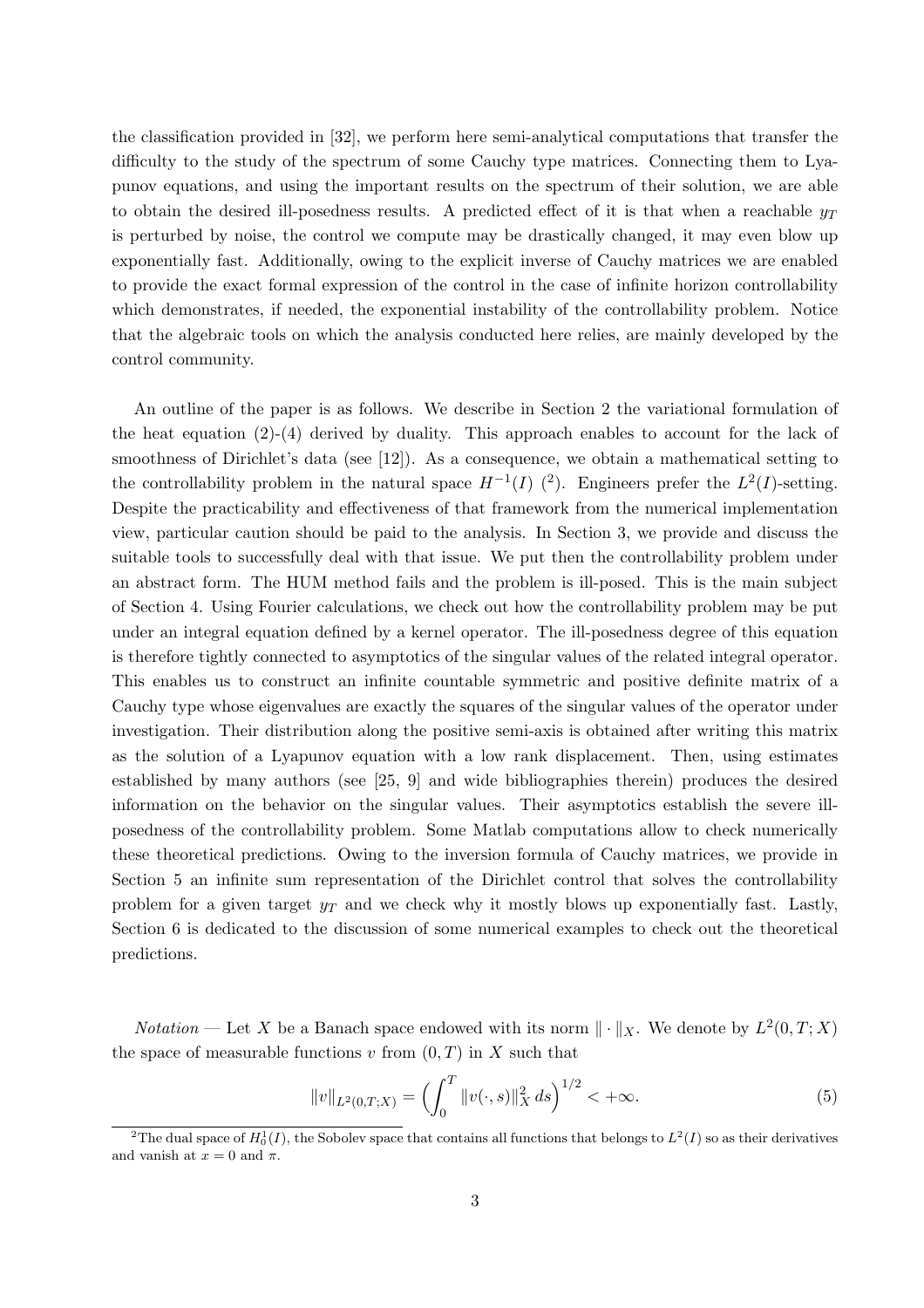For any positive integer m, we introduce the space  $H^m(0,T;X)$  of functions in  $L^2(0,T;X)$  such that all their time derivatives up to the order m belong to  $L^2(0,T;X)$ . We also use the space  $\mathscr{C}(0,T;X)$ of continuous functions v from  $[0, T]$  in X. Finally, we consider the Sobolev space  $H^1(I)$  of all the functions that belong to  $L^2(I)$  together with their first derivatives. The space  $H_0^1(I)$  defined in footnote (2), is then the closure in  $H^1(I)$  of the space  $\mathscr{D}(I)$  of infinitely differentiable functions with a compact support in I, and by  $H^{-1}(I)$  its dual space.

## 2 Controllability in  $H^{-1}(I)$

Let us first recall the variational formulation of the parabolic system  $(2)-(4)$ . As indicated in the introduction, our willing is to consider controls in the Lebesgue space  $L^2(0,T)$ . Because of the lack of regularity on the Dirichlet datum  $v$ , the variational form is proceeded by a duality argument. We follow the transposition method detailed in  $[15, Th. 9.1]$ . Let then f be arbitrarily given in  $L^2(Q)$ . Consider  $r_f$  as the solution of the backward heat equation

$$
-\partial_t r_f - \partial_{xx}^2 r_f = f \quad \text{in } Q,
$$
  

$$
r_f(0, \cdot) = 0, \quad r_f(\pi, \cdot) = 0 \quad \text{on } \partial(0, T),
$$
  

$$
r_f(\cdot, T) = 0 \quad \text{in } I.
$$

The solution  $r_f$  does exist and is unique in  $L^2(0,T; H_0^1(I)) \cap \mathcal{C}(0,T; L^2(I))$  (see [17, Chap. 4, Th. 1.1]). Provided that the boundary is regular enough which is assumed from now on, the normal derivative  $\partial_x r_f(\pi, \cdot)$  belongs to  $L^2(0,T)$  and is subjected to the stability

$$
\|\partial_x r_f(\pi,\cdot)\|_{L^2(0,T)} \le C \|f\|_{L^2(Q)}.
$$
\n(6)

Applying the transposition method to problem (2)-(4), we come up with the following variational equation: find  $y_v$  in  $L^2(Q)$  such that

$$
\int_{Q} y_v(x,t)f(x,t) dx dt = -\int_{(0,T)} v(t) \big(\partial_x r_f\big)(\pi,t) dt, \qquad \forall f \in L^2(Q).
$$
\n(7)

The equivalence between (7) and problem (2)-(4) has been checked for instance in [2, Proposition 2.2]. The existence and uniqueness for  $y_v$  are direct consequences of (6) and Riesz' Theorem (see [12, 14]). Then, for any v in  $L^2(0,T)$ , problem (7) has a unique solution  $y_v$  in  $L^2(Q)$  which belongs to  $\mathscr{C}([0,T];H^{-1}(I)).$ 

Now, we are in position to rewrite problem (1) in a rigorous mathematical words before adding some modifications to the functional setting for practical reasons that will be commented later on. The controllability problem consists then in: finding  $u \in L^2(0,T)$  such that

$$
y_u(\cdot, T) = y_T(\cdot), \quad \text{in } H^{-1}(I).
$$
 (8)

When the data  $y_T$  suffers from some perturbations, existence for problem (8) may fail. Noisy data are unavoidable, this may be caused by erroneous measurement or preliminary processes to prepare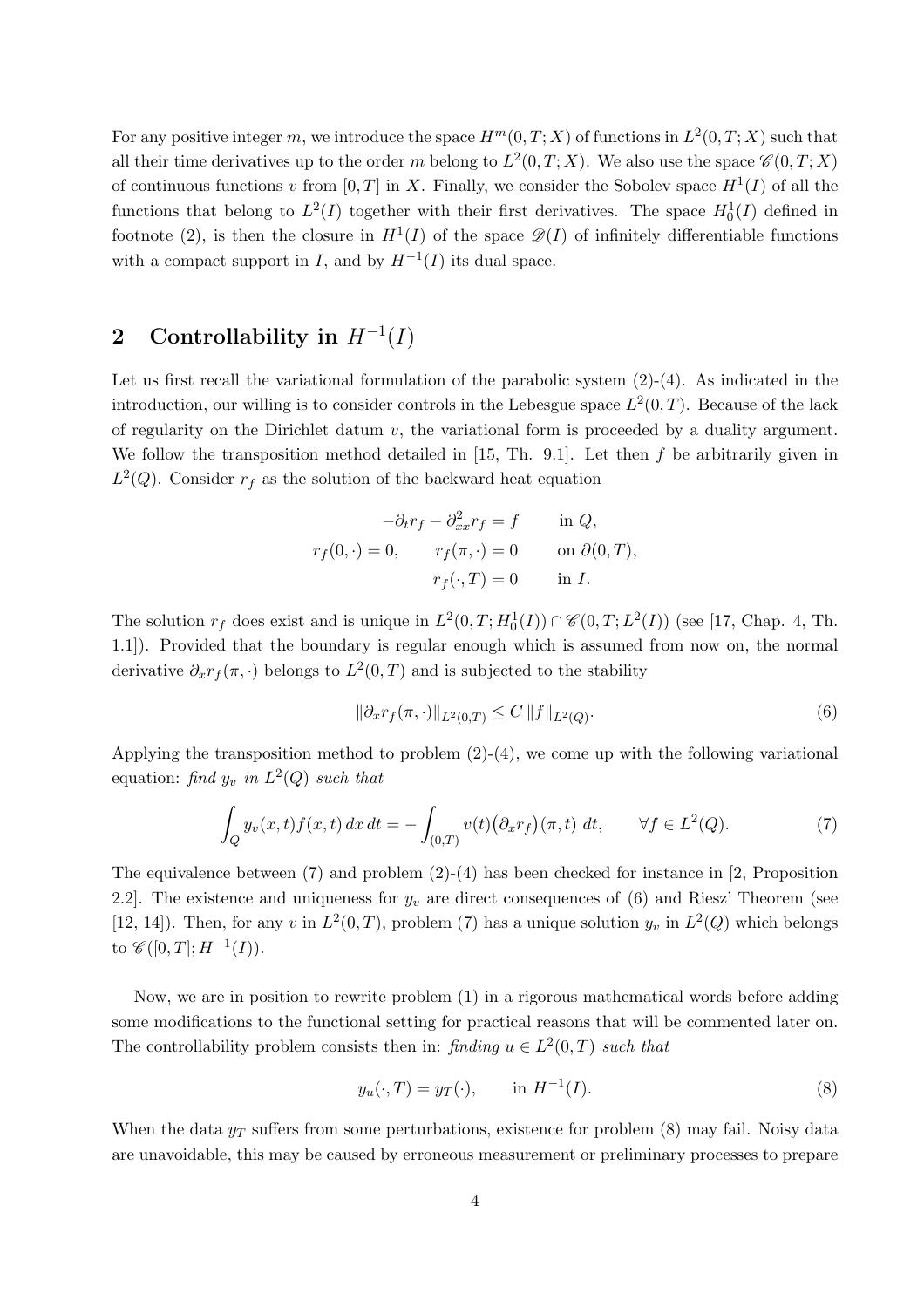the data before feeding any computational program. More, even when  $y_T$  is an ideal mathematical fixed state, when switching to computation, the numerical treatment of that  $y_T$  generates with certainty some disturbances. The consequence is that in simulations users can not spare using a regularization strategy necessary for obtaining pertinent results. (see [29, 5]). In crude computations, the noise generates oscillations on the approximated control. Their intensity depends on the bad conditioning of the discrete controllability problem. The indicator to quantify how it is badly conditioned is the ill-posedness degree that has been introduced by G. Wahba (see [32]). This is the main subject here. We intend to demonstrate the severe ill-posedness of the controllability problem.

The choice of the framework where to proceed requires some comments at this stage. Most users interested in prefer to consider an  $L^2(I)$  setting rather than  $H^{-1}(I)$  which seems to be the natural space. Why? The answer is strongly related to the numerical implementation and then to practical engineering issues. As a matter of fact, computing the  $L^2$ -norm of  $(y_v(\cdot, T))$ , necessary when regularization is required, is an easy matter while the evaluation of  $H^{-1}$ -norm arises some difficulties practitioners prefer to avoid. Moreover, a comprehensive analysis of the regularization strategy may also be achieved in the modified framework. This is the content of the forthcoming work together with the study of the effect of the penalization of the Dirichlet control by a Fourier boundary condition.

## 3 Controllability in  $L^2(I)$

The key of the analysis in the  $L^2(I)$ -framework is a Green formula written for non-regular functions. It has been stated in [2]. Nevertheless, to be self contained and in order to introduce some technical tools related to, we need to provide that result.

Let  $y_v$  be the solution of problem (7). We have already mentioned that  $y_v(\cdot, T)$  fails to belong to  $L^2(I)$  for some v. We define then the unbounded operator B in  $L^2(0,T)$ ,

$$
Bv = y_v(\cdot, T).
$$

The domain  $\mathbb{D}(B)$  is hence composed of functions  $v \in L^2(0,T)$  for which  $y_v(\cdot,T)$  lies in  $L^2(I)$ ,

$$
\mathbb{D}(B) = \Big\{ v \in L^2(0,T); \quad y_v(\cdot,T) \in L^2(I) \Big\}.
$$

Following  $[2, \text{Lemma } 2.4]$  it can be checked that  $B$  is closed.

**Lemma 3.1** The operator B is closed. As a consequence,  $\mathbb{D}(B)$  is dense in  $L^2(0,T)$  and the graph norm

$$
||v||_{\mathbb{D}(B)} = (||v||_{L^2(0,T)}^2 + ||y_v(\cdot,T)||_{L^2(I)}^2)^{1/2}
$$

,

determines a Hilbert structure on  $\mathbb{D}(B)$ .

**Proof:** Let  $(v_m, Bv_m)_m$  be a convergent sequence in  $L^2(0,T) \times L^2(I)$  and  $(v, \psi)$  be the limit. That  $y_{v_m}$  belongs to  $\mathscr{C}(0,T;H^{-1}(I))$  implies that  $y_{v_m}(\cdot,T)$  converges towards  $y_v(\cdot,T)$  in  $H^{-1}(I)$ .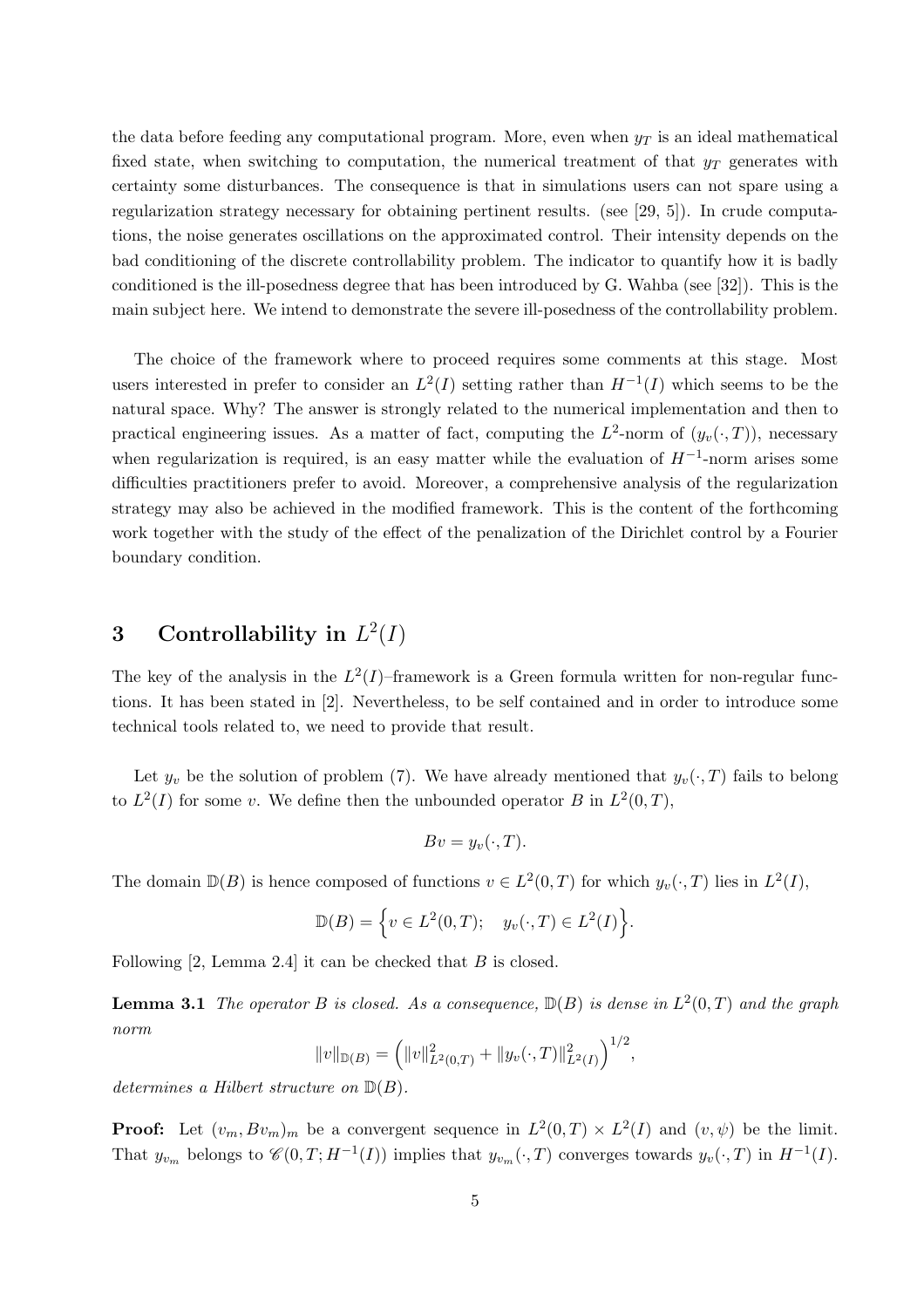Now, since  $L^2(I)$  is continuously embedded in  $H^{-1}(I)$  we derive that  $\psi = y_v(\cdot, T)$ . Hence, not onlu  $y_v(\cdot, T) \in L^2(I)$  but also  $Bv = \psi$ . The proof is complete.

A further result is that the adjoint operator  $B^*$  is well defined with a dense domain  $D(B^*)$  in  $L^2(I)$ . It is specified by the identity

$$
(Bv, \psi)_{L^2(I)} = (v, B^*\psi)_{L^2(0,T)}, \qquad \forall (v, \psi) \in \mathbb{D}(B) \times \mathbb{D}(B^*).
$$
\n
$$
(9)
$$

A closed form of it may be provided (see for instance [12, 2]). Let  $\psi$  be given in  $L^2(I)$  and denote by  $q_{\psi}$  the unique solution of the problem

$$
-\partial_t q_\psi - \partial_{xx}^2 q_\psi = 0 \qquad \text{in } Q,\tag{10}
$$

$$
q_{\psi}(0,\cdot), \qquad q_{\psi}(\pi,\cdot) = 0 \qquad \text{on } (0,T), \tag{11}
$$

$$
q_{\psi}(\cdot, T) = \psi \qquad \text{on } I. \tag{12}
$$

The function  $q_{\psi}$  does exit in  $L^2(0,T;H^1(I)) \cap \mathcal{C}(0,T;L^2(I))$  (see [17, Chap. 4]). The following result is stated for instance in [2, Lemma 2.5]. Nevertheless, we choose to check it again to be self-contained. Besides, the proof is really short.

**Lemma 3.2** The domain of  $B^*$  is given by

$$
\mathbb{D}(B^*) = \left\{ \psi \in L^2(I); \quad \partial_x q_{\psi}(\pi, \cdot) \in L^2(0, T) \right\},\
$$

and B<sup>∗</sup> is defined as follows

$$
B^*\psi = -\partial_x q_\psi(\pi,\cdot).
$$

**Proof:** For a given function v in  $\mathcal{D}(0,T)$ , multiply (10) by  $y_v$  and integrate by part on Q. This is legitimate since we dispose of enough smoothness. We derive that

$$
(Bv, \psi)_{L^2(I)} = \int_I y_v(x, T) \psi \, dx = \langle v, (-\partial_x q_{\psi}(\pi, \cdot)) \rangle.
$$

Using (9) and a density argument yields that  $B^*\psi = -\partial_x q_{\psi}(\pi, \cdot)$  in  $\mathscr{D}'(0,T)$ . In view of the fact that  $B^*\psi$  lies in  $L^2(0,T)$ , we deduce that  $\partial_x q_\psi(\pi, \cdot)$  belongs also to  $L^2(0,T)$ . This concludes the proof.

**Remark 3.1** The space  $D(B^*)$  is a Hilbert space when endowed with the graph norm

$$
\|\psi\|_{\mathbb{D}(B^*)} = \left(\|\psi\|_{L^2(I)}^2 + \|\partial_x q_{\psi}(\pi,\cdot)\|_{L^2(0,T)}^2\right)^{1/2}, \qquad \forall \psi \in \mathbb{D}(B^*).
$$

Given that  $B^*$  is injective, the mapping  $\psi \mapsto \partial_x q_{\psi}(\pi, \cdot)$  is a norm in  $\mathbb{D}(B^*)$ . The Hilbert space H obtained by the completion of  $D(B^*)$  with respect to this norm can not contain  $L^2(I)$ . Otherwise, B<sup>∗</sup> would be bounded. However, as already noticed in [19], the regularity of  $(\partial_x q_{\psi}(\pi, \cdot))$  is not affected by the (non-)smoothness of  $\psi$  away from  $x = \pi$ . As a result, H may contain non-regular final states  $\psi$  provided that their singularities or high oscillations are located in  $[0, \pi]$ .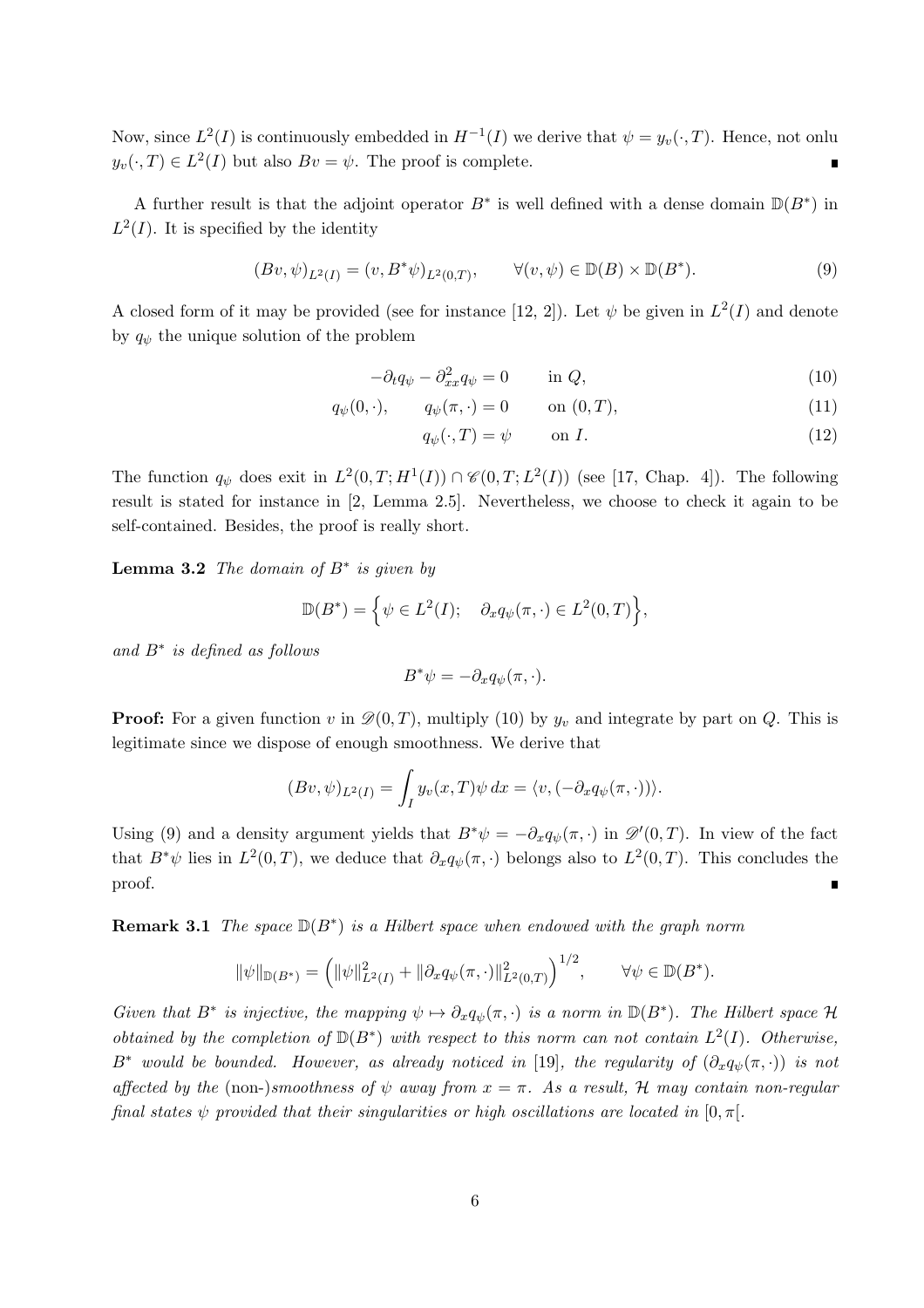**Remark 3.2** The invertibility of  $B^*$  pertains to the Cauchy problem for the backward heat equation where the final condition is to be reconstructed from over-specified Cauchy boundary conditions at  $x = \pi$ . This is known in the literature as the sideways problem. That problem has at most one solution by the unique continuation theorem [26]. This means that  $B^*$  is injective and therefore

$$
Ker B^* = \{0\}.\tag{13}
$$

Homogeneous Cauchy data on  $\{\pi\} \times (0,T)$  for the problem satisfied by  $q_{\psi}$  yields that  $q_{\psi} = 0$  and thus  $\psi = 0$ . As a consequence, the range  $\mathcal{R}(B)$  is dense in  $L^2(I)$ . The approximate controllability holds (see [12, 33]). Moreover, it will be checked that it has a non-closed range and can not be continuously invertible.

A Green formula is the by-product of the construction of B and B<sup>∗</sup> . We aim a general version for it. We then assume given  $\psi$  in  $\mathbb{D}(B^*)$  and f in  $L^2(Q)$ . We introduce the solution  $q_{(\psi,f)}$  in  $L^2(0,T;H_0^1(I)) \cap \mathscr{C}(0,T;L^2(I))$  of the problem

$$
-\partial_t q_{(\psi,f)} - \partial_{xx} q_{(\psi,f)} = f \quad \text{in } Q,
$$
  

$$
q_{(\psi,f)}(0,\cdot) = 0, \qquad q_{(\psi,f)}(\pi,\cdot) = 0 \quad \text{on } (0,T),
$$
  

$$
q_{(\psi,f)}(\cdot,T) = \psi \quad \text{on } I.
$$

We have the following result

**Lemma 3.3** Let f be in  $L^2(Q)$ , v in  $D(B)$  and  $\psi$  in  $D(B^*)$ . The following Green formula holds

$$
\int_{Q} f(x,t)y_{\nu}(x,t) dxdt + \int_{I} \psi(x)y_{\nu}(x,T) dx + \int_{(0,T)} v(t) \partial_x q_{(\psi,f)}(\pi,t) dt = 0.
$$

**Proof:** It may be found in [2, Proposition 2.5 and Corollary 2.6].

That the operator B is defined in the  $L^2$ -framework, the controllability problem (8) can be reworded as an equation involving B. Given a data  $y_T \in L^2(I)$ . The problem consists in: finding  $u \in D(B)$  such that

$$
Bu = y_T, \qquad \text{in } L^2(I). \tag{14}
$$

This is the very problem we deal with in the subsequent, unless explicitly contradicted. Whenever we talk about the controllability problem we mean this one and not (8) (in  $H^{-1}(I)$ ).

It is worth to notice that the range subspace  $\mathcal{R}(B)$  is dense in  $L^2(I)$  as made Remark 3.2. However, it will be more instructive to know that the complementary of  $\mathcal{R}(B)$ , composed of the non-reachable states  $y_T$ , is also dense in  $L^2(I)$ . This means that any perturbation of any reachable state  $y_T = y_v(\cdot, T)$ , for some v, may produce a non-reachable perturbed final state  $\tilde{y}_T \notin \mathcal{R}(B)$ . This result is important for the analysis of regularization strategies which are mandatory for the computational treatment of the problem given its severe ill-posedness.

**Lemma 3.4** The set of non-reachable states  $L^2(I) \setminus \mathcal{R}(B)$  is dense in  $L^2(I)$ .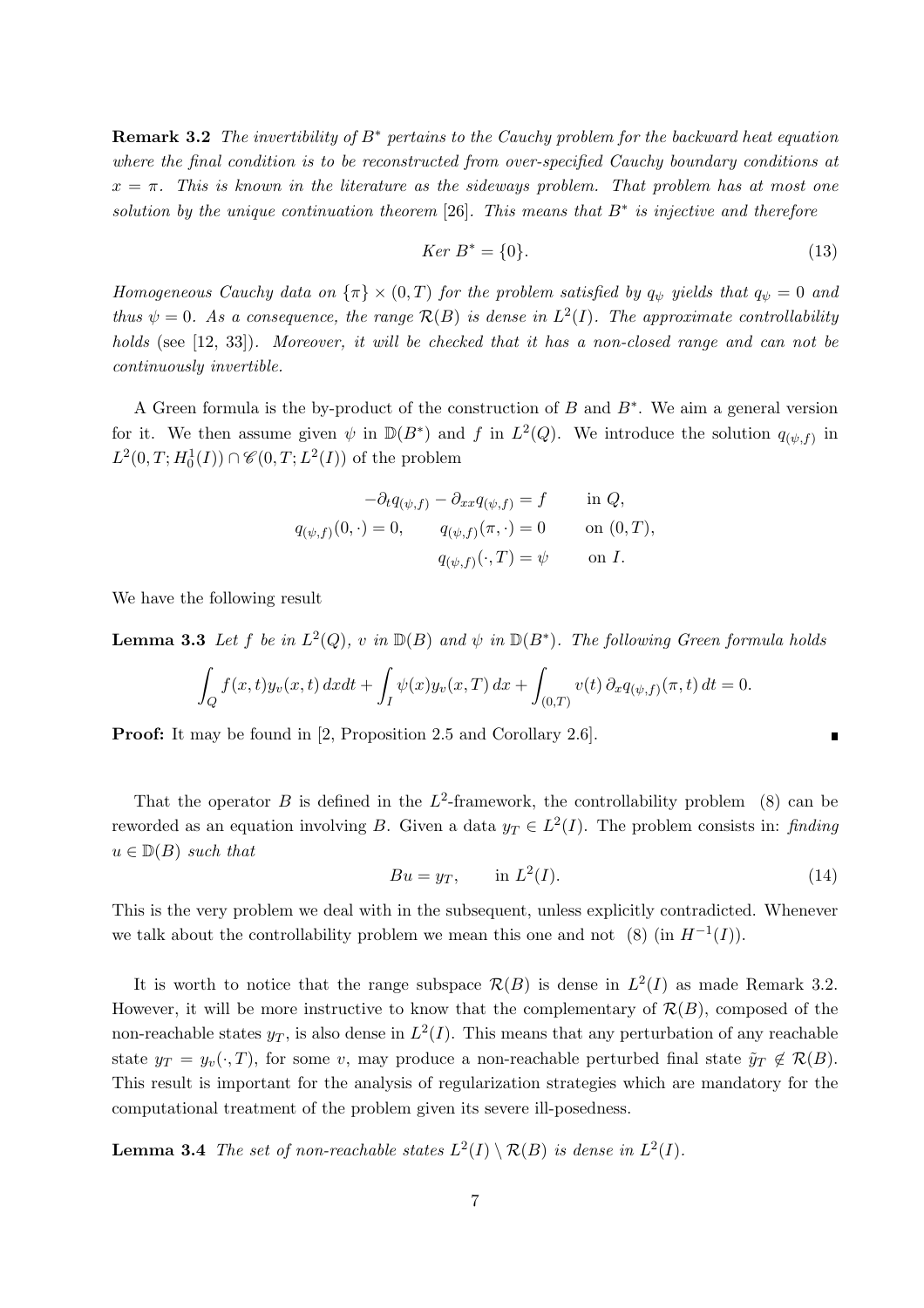**Proof:** Let us proceed by contradiction. Assume then that  $L^2(I) \setminus \mathcal{R}(B)$  is not dense in  $L^2(I)$ . Hence,  $\mathcal{R}(B)$  has a non-empty interior. As it is a vector subspace, there is no other possibility than it coincides with the entire space  $L^2(I)$ . The operator B will be therefore surjective. Now, suppose that  $D(B)$  is endowed with the graph norm  $\|\cdot\|_{D(B)}$  provided in Lemma 3.1, it is a Hilbert space. Consider hence B as an operator mapping  $D(B)$  in  $L^2(I)$ . It is obviously injective and continuous. In addition, it is surjective and then bijective. Owing to the open map theorem it defines an isomorphism. In particular, we obtain that

$$
||v||_{L^2(0,T)} \leq C||Bv||_{L^2(I)}, \quad \forall v \in \mathbb{D}(B).
$$

As a result,  $B^{-1}$  will be a bounded operator from  $L^2(I)$  into  $L^2(0,T)$  which is necessarily false.  $L^2(I) \setminus \mathcal{R}(B)$  is then dense in  $L^2(I)$ . The proof is complete.

Remark 3.3 As an alternative to (14), duality for the convex optimization suggests to look at the minimization problem

$$
\min_{\chi \in \mathbb{D}(B^*)} J^*(\chi) = \min_{\chi \in \mathbb{D}(B^*)} \frac{1}{2} ||\partial_x q_{\chi}||^2_{L^2(0,T)} - (y_T, \chi)_{L^2(I)}.
$$

Whenever the minimum is reached, let us say for  $\psi \in \mathbb{D}(B^*)$ , using Green's formula of Lemma 3.3 we state that the control  $u^{\dagger} = B^* \psi = -\partial_x q_{\psi}$ . It is the HUM control of problem (14). As well known, and will be checked again below, the controllability problem has an infinite number of solutions. The solution  $u^{\dagger}$ , issued from the duality is the one, among all the possible solutions, that has the minimum norm in  $L^2(0,T)$ .

Remark 3.4 Users may be tempted to apply HUM theory to the controllability problem  $(8)$ , set in  $H^{-1}(I)$ . Standard Green's formula (3) results in the reduced problem that reads as follows: find  $u \in L^2(0,T)$  such that

$$
\int_{(0,T)} u(t) \, \partial_x q_{\psi}(\pi, t) \, dt = \langle y_T, \psi \rangle_{H^{-1}, H_0^1}, \qquad \forall \psi \in H_0^1(I).
$$

The symbol  $q_{\psi}$  is for the solution of (10)-(12). The well posedness requires the observability estimate that is

$$
\|\psi\|_{H^1(I)} \le C \|\partial_x q_{\psi}(\pi,\cdot)\|_{L^2(0,T)}, \qquad \forall \psi \in H_0^1(I).
$$

Unfortunately, this does not hold. Switching to the space  $L^2(I)$  in (8), instead of  $H^{-1}(I)$ , does not change that much the situation. Indeed, although we need some weaker observability inequality

$$
\|\psi\|_{L^2(I)}\leq C\|\partial_x q_\psi(\pi,\cdot)\|_{L^2(0,T)},\qquad \forall \psi\in \mathbb{D}(B^*),
$$

this is false too. The best inequality of similar kind we know of so far is a Carleman estimate established by M. Klibanov in [11, 2006].

<sup>&</sup>lt;sup>3</sup>Green's formula in Lemma 3.3 serves when the controllability equation is written in  $L^2(I)$  and the control is sought for in  $D(B)$ .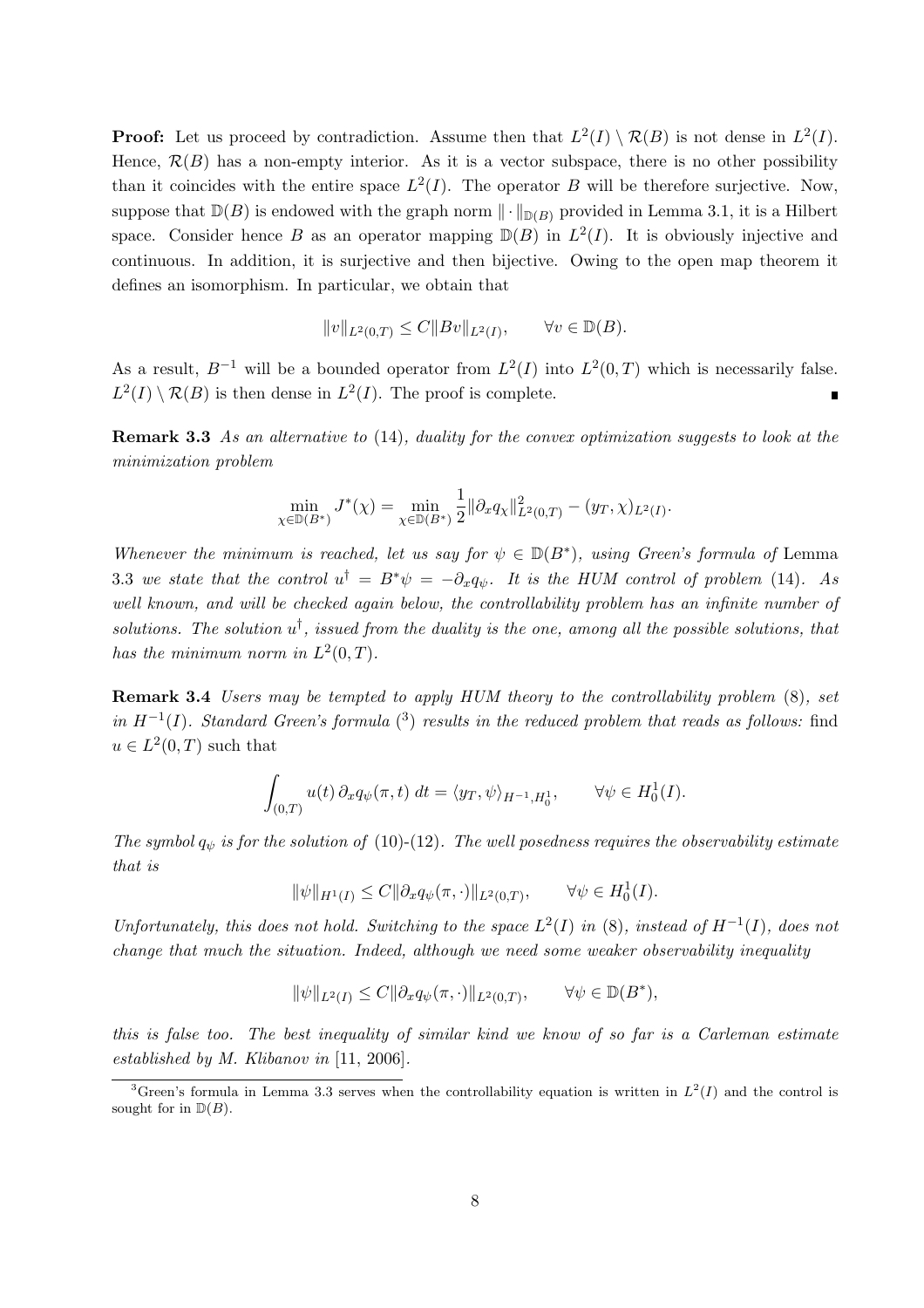#### 4 The Severe Ill-posedness

Needless to say that the ill-posedness of problem (14) is governed by the properties of the operator B. On account of its unboundedness, the degree of ill-posedness of the controllability problem, in the classification of G. Wahba (see [32]), is inferred from the speed at which the ratio (larger/lower) singular values of B blows up to infinity. We mainly pursue the behavior of the singular values of B. The chief tool of our study is the Fourier analysis and the spectra of some structured matrices.

#### 4.1 *B* and  $B^*$  as Kernel Operators

Since B and B<sup>∗</sup> have the same non-vanishing singular values we choose to focus rather on B<sup>∗</sup> and then infer the expression of B by duality. After all, the equation defined by  $B^*$  is interesting in itself since it is the mathematical modeling of the inverse problem, well known as the sideways equation, that consists in reconstructing the initial data from the knowledge of the Cauchy boundary conditions (see [1]).

Notice that the construction of  $B^*$  is based on the backward heat equation. For easiness, especially when the Laplace transform is used, we prefer to handle the direct heat equation. All the computations and constructions are also valid modulo some slight modifications for the backward heat problem. In particular the structured matrices we have to deal with are not affected by progressive or backward problems. We consider then the problem

$$
\partial_t q - \partial_{xx}^2 q = 0 \qquad \text{in } I \times (0, T), \tag{15}
$$

$$
q(0, \cdot) = 0, \qquad q(\pi, \cdot) = 0 \qquad \text{on } (0, T), \tag{16}
$$

$$
q(\cdot,0) = \psi \qquad \text{on } I. \tag{17}
$$

The 'adjoint' operator  $B^*$  is still expressed as follows

$$
B^*\psi = -\partial_x q(\pi, t), \quad \text{in } (0, T).
$$

Remark 4.1 In this context, the controllability problem related to (15)-(17) is therefore governed by the backward heat equation as that state equation

$$
-\partial_t y_v - \partial_{xx}^2 y_v = 0 \quad in Q,
$$
  

$$
y_v(0, \cdot) = 0, \quad y_v(\pi, \cdot) = v \quad on (0, T),
$$
  

$$
y_v(\cdot, T) = 0 \quad on I.
$$

The control is the Dirichlet boundary condition at point  $\pi$ , still denoted u, that realizes  $y(\cdot, 0) = y_0$ , where  $y_0 \in L^2(I)$  is the desired state. Of course, the overall results we state hereafter are valid as well for problem (14).

The methodology followed here has been used earlier. We refer for instance to [6, 22, 19, 33]. Given that  $(\sin(kx))_{k\geq 1}$  is an orthogonal basis in  $L^2(I)$ , we may expand  $\psi$ , as follows

$$
\psi(x) = \sum_{k \ge 1} \psi_k \sin(kx) \qquad \text{in } I. \tag{18}
$$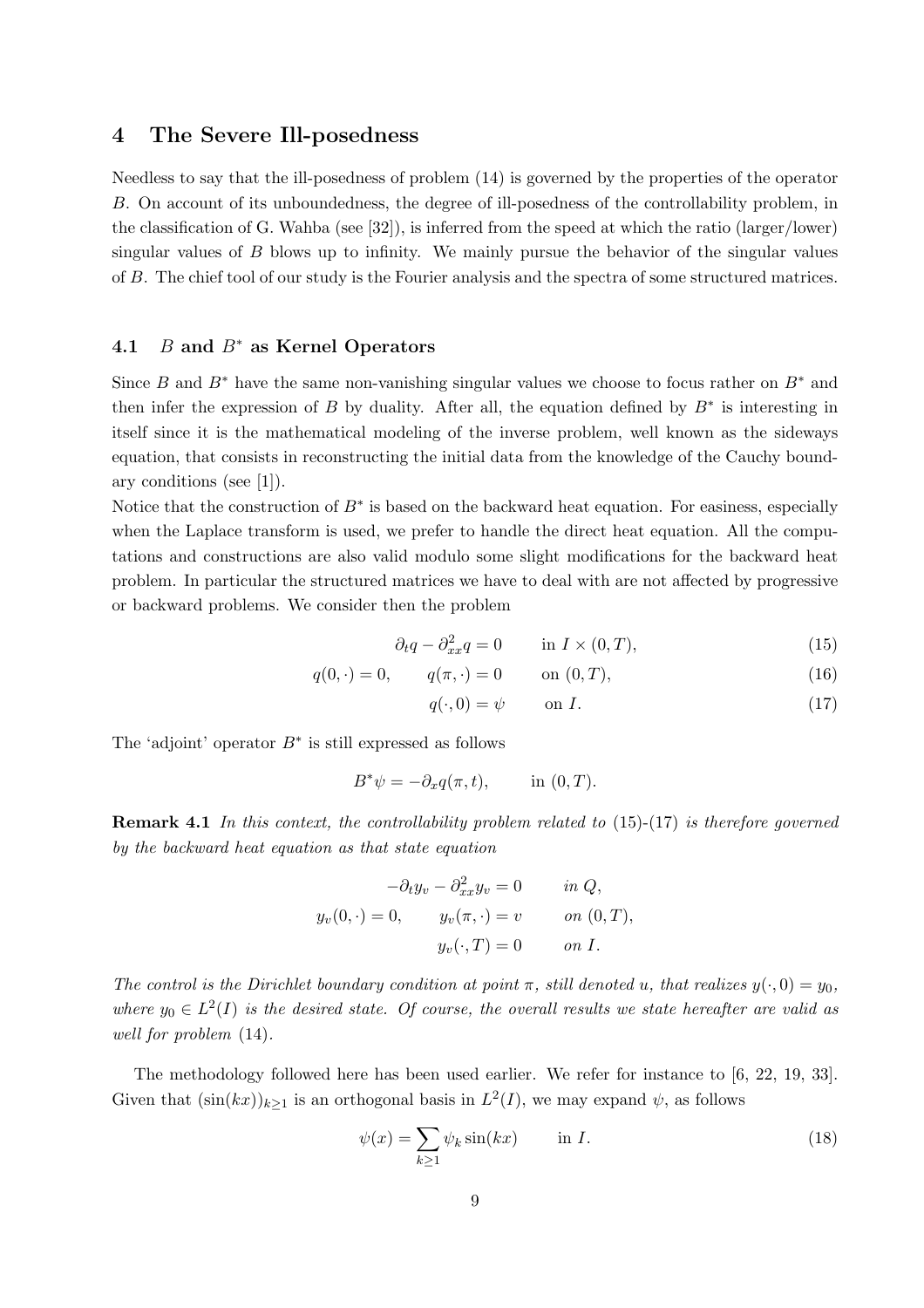Plug it into problem (15)-(17) and all computations conducted,  $B^*$  may put under a kernel operator form

$$
(B^*\psi)(t) = \sum_{k\geq 1} (-1)^{k+1} k e^{-k^2 t} \psi_k = \int_I K(t, x) \psi(x) \, dx.
$$

The kernel  $K(\cdot, \cdot)$  is defined to be

$$
K(t,x) = \frac{2}{\pi} \sum_{k \ge 1} (-1)^{k+1} k e^{-k^2 t} \sin(kx), \quad \text{in } I \times (0,T).
$$

It can be checked directly that

$$
\mathbb{D}(B^*) = \Big\{ \psi \in L^2(I); \qquad \sum_{k \ge 1} \sum_{m \ge 1} (-1)^{k+m} \frac{km}{k^2 + m^2} (1 - e^{-(k^2 + m^2)T}) \psi_k \psi_m < \infty \Big\},
$$

and that Ker  $B^* = \{0\}$ . Things are a little bit more subtle when we are involved in the range  $\mathcal{R}(B^*)$  which is an important issue upon which depends the (non)uniqueness for the controllability problem (14). In fact, it allows for the determination of Ker B. In view of the expression of  $B^*\psi$  the sequence of functions  $(e^{-k^2t})_{k\geq 1}$  is total in  $\mathcal{R}(B^*)$ . Since the  $(k^{-2})_{k\geq 1}$  is summable, then according to a variant of the Müntz theorem (see [28]) it comes out that  $(e^{-k^2t})_{k\geq 1}$  can not be dense in  $L^2(0,T)$ , neither is  $\mathcal{R}(B^*)$  in  $L^2(0,T)$ .

**Remark 4.2** The same Müntz theorem enables one to check that the co-dimension of  $\mathcal{R}(B^*)$  in  $L^2(0,T)$  is infinite. Actually, a more accurate theorem by Borwein-Erdélyi in [3, Theorem 6.4] implies that any function v in the closure  $\overline{\mathcal{R}(B^*)}$  is analytic in  $[0,T]$  and admits the following representation

$$
v(t) = \sum_{k \ge 1} v_k e^{-k^2 t}, \qquad \forall t \in ]0, T].
$$

That v belongs to  $L^2(0,T)$  yields the condition

$$
\sum_{k\geq 1}\sum_{m\geq 1}\frac{1-e^{-(k^2+m^2)T}}{k^2+m^2}v_k v_m <\infty.
$$

Be aware that these results are concerned with the controllability of the backward heat equation in Remark 4.1. When the progressive equation is considered  $u^{\dagger}$  will be analytic on  $[0,T[$  except probably at  $t = T$ . The important observation to retain here is that any reachable state  $y_T$  may be realized by an analytic control on  $[0, T]$ . Recall that the reachable states  $y_T$  are all indefinitely smooth in  $[0, \pi]$ . They may contain a singularity at  $x = \pi$ . That singularity contaminates the 'minimal' control only at the final time  $t = T$ . At last, notice that this holds true for any initial condition  $y_0 \in L^2(I)$ and not only when  $y = 0$ . A suitable superposition principle applied to the problem allows such a generalization.

Now, let  $v \in D(B)$  be given and denote by  $v(T)$  its trivial extension to the semi-axis  $\mathbb{R}_+$ . The operator B can also be expressed as a kernel operator that is

$$
(Bv)(x) = \int_{\mathbb{R}_+} K(t, x)v_{(T)}(t) dt = \frac{2}{\pi} \sum_{k \ge 1} (-1)^{k+1} \left[ k \widehat{v_{(T)}}(k^2) \right] \sin(kx), \quad \text{in } I. \tag{19}
$$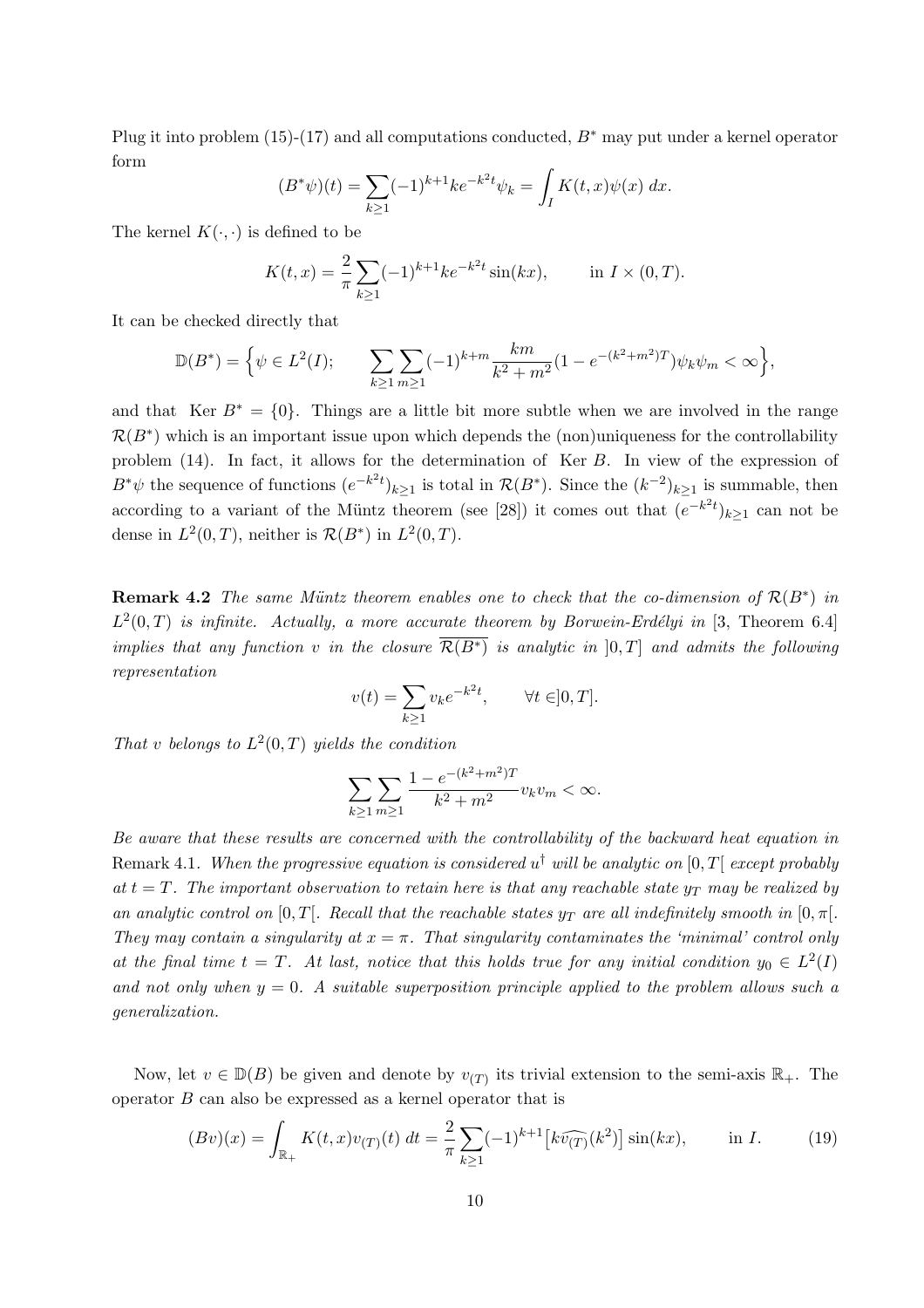The symbol  $\widehat{v_{(T)}}$  is used for the Laplace transform of the extended function  $v_{(T)} \in L^2(\mathbb{R}_+)$ . We deduce immediately an explicit characterization of  $D(B)$  that is

$$
\mathbb{D}(B) = \left\{ v \in L^2(0,T); \qquad \sum_{k \ge 1} \left[ k \widehat{v_{(T)}}(k^2) \right]^2 < \infty \right\}.
$$

Moreover the kernel of  $B$  is specified as follows

$$
\text{Ker } B = \left\{ v \in \mathbb{D}(B); \qquad \widehat{v_{(T)}}(k^2) = 0, \quad \forall k \ge 1 \right\}.
$$

Remark 4.3 To have a deeper insight about what really happens, let us consider the particular case  $T = \infty$ . One can construct a collection of functions  $(v_a)_{a>1}$  that belong to Ker B. Indeed, it can be checked that the function

$$
v_a(t) = \sqrt{\pi} \ t^{-3/2} \exp(-\frac{(a-1)\pi^2}{4t}) \left[ \sin(\frac{\pi^2 \sqrt{a}}{2t}) + \sqrt{a} \cos(\frac{\pi^2 \sqrt{a}}{2t}) \right]
$$

lies in  $L^2(\mathbb{R}_+)$  and its Laplace transform coincides with (see [21, example 7.13, p. 279])

$$
\widehat{v}_a(p) = 2 \exp(-\pi \sqrt{ap}) \sin(\pi \sqrt{p})
$$

Then we have that  $v_a \in \text{Ker } B$  for any  $a > 1$  and the dimension of Ker B is thus infinity.

#### 4.2 Infinite Matrices of BB<sup>∗</sup> and BB<sup>∗</sup>

Now, the computation of the singular values of  $B^*$  requires the specification of the kernel function, we denote by  $G(\cdot, \cdot)$ , of the operator  $BB^*$ . Recall that  $BB^*$  is the HUM operator. The HUM control, whenever its existence is ensured, is given by  $u^{\dagger} = B^*(BB^*)^{-1}y_T$ , for a reachable state  $y_T$ . A closed form of the kernel  $G(\cdot, \cdot)$  is provided by

$$
G(x,y) = \int_{(0,T)} K(t,x)K(t,y) dt
$$
  
=  $\frac{4}{\pi^2} \sum_{k \ge 1} \sum_{m \ge 1} (-1)^{k+m} \frac{km}{k^2 + m^2} (1 - e^{-(k^2 + m^2)T}) \sin(kx) \sin(my), \qquad x, y \in I.$ 

Let then  $\psi$  be given in  $\mathbb{D}(BB^*)$ . Using the expansion in (18) there holds that

$$
(BB^*\psi)(x) = \int_I G(x, y)\psi(y) dy
$$
  
=  $\frac{2}{\pi} \sum_{k \ge 1} \sum_{m \ge 1} (-1)^{k+m} \frac{km}{k^2 + m^2} (1 - e^{-(k^2 + m^2)T}) \psi_m \sin(kx), \qquad \forall x \in I.$ 

The eigenvalues of the operator  $BB^*$  are exactly those of the infinite-dimensional matrix  $\mathcal{B}_{\infty} =$  $(b_{km})_{k,m>1}$  where the entries a provided by

$$
b_{km} = \frac{2}{\pi}(-1)^{k+m} \frac{km}{k^2 + m^2} (1 - e^{-(k^2 + m^2)T}), \qquad \forall k, m \ge 1.
$$
 (20)

The matrix  $\mathcal{B}_{\infty}$  may be viewed as an unbounded operator in  $\ell^2(\mathbb{R})$  which is a representation of BB<sup>∗</sup> on the Fourier basis. It is symmetric and non-negative definite.

 ${}^{4}\ell^{2}(\mathbb{R})$  is the space the numerical sequences that are square summable.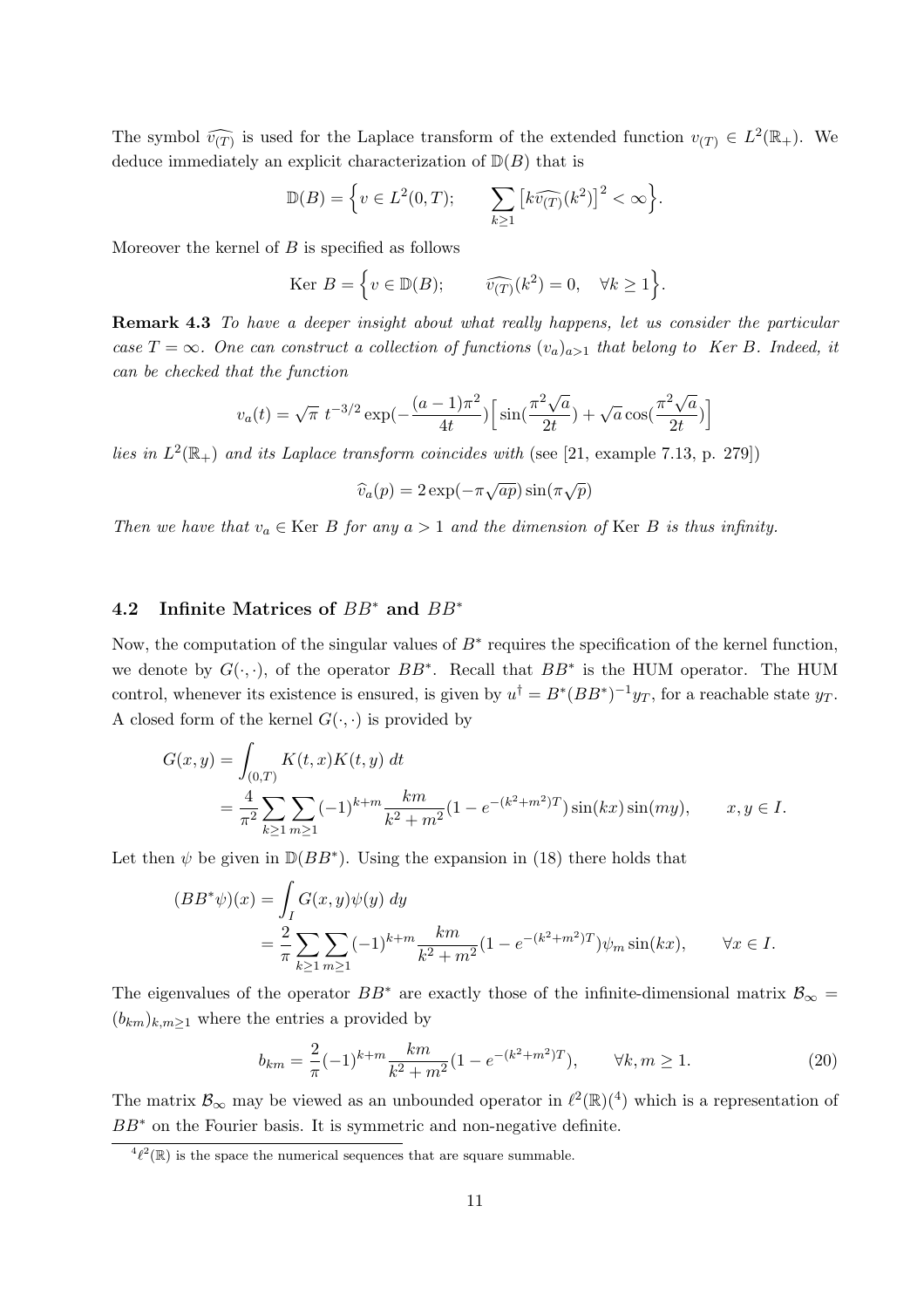**Remark 4.4** Conducting similar computations for the operator  $B^*B$  is of course possible. It may be defined by the kernel operator

$$
H(t,\tau) = \sum_{k \ge 1} k^2 e^{-k^2(t+\tau)}, \qquad \forall t, \tau \in (0,T).
$$

In addition, the eigenvectors should be sought for in  $\mathcal{R}(B^*)$  and yield to the spectral decomposition of the matrix  $(\mathcal{B}_{\infty})' = (b'_{km})_{k,m \geq 1}$  where

$$
b'_{km} = \frac{2}{\pi} \frac{k^2}{k^2 + m^2} (1 - e^{(k^2 + m^2)T}), \qquad \forall k, m \ge 1.
$$

It can be checked that  $\mathcal{B}_{\infty}$  and  $(\mathcal{B}_{\infty})'$  are equivalent infinite-dimensional matrices. Indeed, there hold that

$$
(\mathcal{B}_{\infty})' = \mathcal{Q}\mathcal{B}_{\infty}\mathcal{Q}^{-1}.
$$

The matrix Q is diagonal with  $q_{kk} = (-1)^k k$ . Of course, a particular caution should be paid to the domain in  $\ell^2(\mathbb{R})$  of each of them.

#### 4.3 Asymptotics of Singular Values. Severe Ill-posedness

The subsequent is to exhibit asymptotics of the eigenvalues of the infinite-dimensional Gram matrix  $\mathcal{B}_{\infty} = (b_{km})_{k,m \geq 1}$ . From now to the end the index  $\infty$  will be dropped off which does not modify at all the results we have in mind. The entries of  $\beta$  are re-transcribed as follows

$$
b_{km} = (-1)^{k+m} \frac{km}{k^2 + m^2} (1 - e^{-(k^2 + m^2)T}), \qquad \forall k, m \ge 1.
$$

The constant term  $2/\pi$  involved in the expression of  $b_{km}$  given in (20) is removed. This has no real incidence on the analysis we undertake here. Define the new matrix  $\mathcal{Z} = (z_{km})_{k,m \geq 1}$  where

$$
z_{km} = \frac{km}{k^2 + m^2} (1 - e^{-(k^2 + m^2)T}), \qquad \forall k, m \ge 1.
$$

Obviously  $\beta$  and  $\beta$  are equivalent and have the same spectrum. Studying  $\beta$  (actually the truncated form of it) is advantageous because it has positive entries and the Perron-Frobenius theory allows to obtain further informations about the largest eigenvalue (of the truncated  $\mathcal Z$  introduced here below) called the Perron-Frobenius root (see [30]). The matrix  $\beta$  and consequently  $\mathcal Z$  inherit the properties of the operator  $BB^*$  and are therefore both non-negative definite. As a result, their eigenvalues which are common are all non-negative. The matrix  $\mathcal Z$  may be written as the difference of two Cauchy matrices. The entries of those two Cauchy matrices are respectively

$$
\left(\frac{km}{k^2+m^2}\right)_{k,m\geq 1},\qquad \qquad \left(\frac{(ke^{-k^2T})(me^{-m^2T})}{k^2+m^2}\right)_{k,m\geq 1}
$$

Next, let us introduce the infinite dimensional diagonal matrix  $\mathcal{D} = \text{diag } \{k^2\}_{k \geq 1}$  and vectors  $\ell = (k)_{k\geq 1}$  and  $\ell' = (ke^{-k^2T})_{k\geq 1}$ . Set  $\mathcal{L} = \ell\ell^* - (\ell')(\ell')^*$ . It is readily checked that the matrix  $\mathcal{Z}$ satisfies the Lyapunov equation

$$
\mathcal{DZ} + \mathcal{ZD} = \mathcal{L}.\tag{21}
$$

.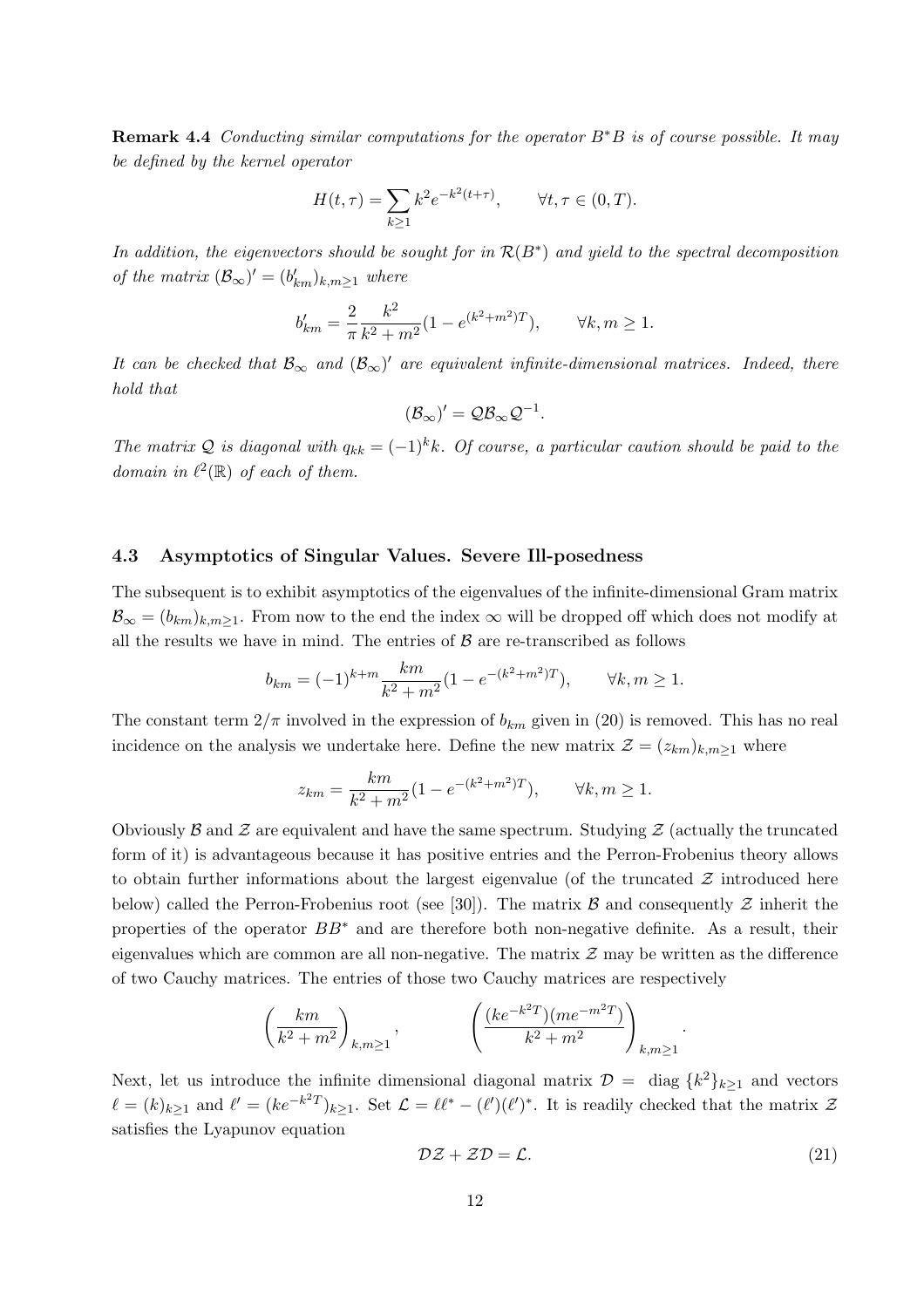Now, to find out what happens for the eigenvalues of  $\mathcal{Z}$ , we focus on the truncated matrix  $\mathcal{Z}_N =$  $(z_{km})_{1\leq k,m\leq N}$ . It is the solution of the finite dimensional Lyapunov equation that is

$$
\mathcal{D}_N \mathcal{Z}_N + \mathcal{Z}_N \mathcal{D}_N = \mathcal{L}_N. \tag{22}
$$

All vectors and matrices are here truncated in an obvious way. Matrix equations (22) and (21) are also called symmetric Sylvester equations. They currently arise in the controllability/observability theory of Linear Time-Invariant systems.

The asymptotic expansion of the eigenvalues of  $\mathcal Z$  are strongly connected to the properties of the diagonal matrix  $\mathcal{D}_N$  and to the rank p of  $\mathcal{L}_N$ , called the displacement rank of equation (22). Solving it pertains to the third Zolotarev problem. Bounds will be derived after applying results assembled, sorted, commented and improved in two interesting Ph.D. dissertations, J. Sabino [25, 2006] and A. Gryson [9, 2009]. The authors propose also a wide bibliography on the subject. Let us first denote by  $((\mu_N)_k)_{1\leq k\leq N}$  the eigenvalues and  $((\sigma_N)_k)_{1\leq k\leq N}$  the singular values of  $\mathcal{Z}_N$  ordered decreasingly. The following result holds

Proposition 4.1 We have that

$$
\sqrt{\frac{\log N}{2}} \le (\sigma_N)_1 \le \sqrt{\frac{N}{2}}.\tag{23}
$$

The singular values  $((\sigma_N)_k)_{1\leq k\leq N}$  satisfy the bound

$$
(\sigma_N)_{2k+1} \le C\sqrt{N} \exp\left(-\frac{\pi^2 k}{4\log(2N)}\right), \qquad 1 \le k \le [(N-1)/2]. \tag{24}
$$

**Proof:** The bound on the Perron-Frobenius root of  $\mathcal{Z}_N$  which is  $(\mu_N)_1$  may be established owing to the double formula (see [18, Chapter 8]),

$$
\min_{1 \le k \le N} \sum_{1 \le m \le N} \frac{km}{k^2 + m^2} (1 - e^{-(k^2 + m^2)T}) \le (\mu_N)_1 \le \max_{1 \le k \le N} \sum_{1 \le m \le N} \frac{km}{k^2 + m^2} (1 - e^{-(k^2 + m^2)T}).
$$

The right bound comes from the Gershgorin-Hadamard circle theorem while the left one is directly issued from Collatz-Wielandt formula. We deduce that

$$
\frac{\log N}{2} \le (\mu_N)_1 \le \frac{N}{2}.\tag{25}
$$

The bound (23) is established. The first thing we learn from these bounds is that the large eigenvalues blows up with N. This is due to (and expresses) the unboundedness of the operator  $Z$ . Before stating (24), observe first that the displacement rank of equation (22) is two,  $p = 2$ . Calling for Theorem 2.1.1 of  $[25, pp 39-40]$  (see also  $[25, Formula (2.14) in p. 46]$ ) yields the following bound

$$
\frac{(\mu_N)_{pk+1}}{(\mu_N)_1} = \frac{(\mu_N)_{2k+1}}{(\mu_N)_1} \le C \exp\left(-\frac{\pi^2 k}{\log(4\kappa(\mathcal{D}_N))}\right).
$$
\n(26)

The constant C is independent of N. The symbol  $\kappa(\mathcal{D}_N)$  is for the condition number of the matrix  $\mathcal{D}_N$ . This bound valid for general Lyapunov equations is related to the matrix  $\mathcal{D}_N$  while the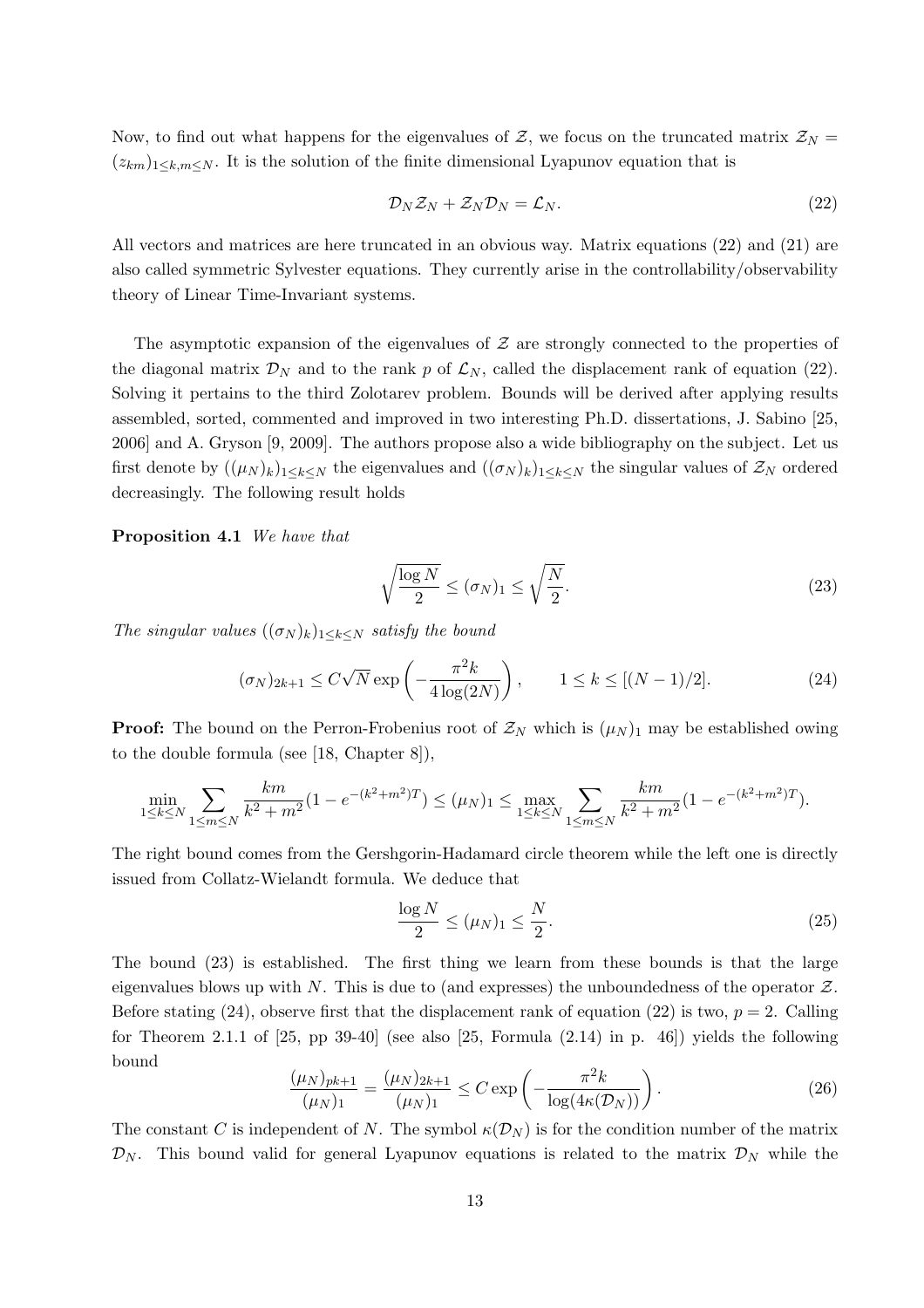eigenvalue  $(\mu_N)_1$  is connected to the right hand side of the equation. Notice how the displacement rank influences the counting of the eigenvalues.

Given that the condition number  $\kappa(\mathcal{D}_N)$  is easily computed for diagonal matrices, it coincides with the ratio of the maximal and the minimal diagonal terms and equals then to  $N^2$ . Hence we obtain that

$$
(\mu_N)_{2k+1} \leq C(\mu_N)_1 \exp\left(-\frac{\pi^2 k}{2\log(2N)}\right).
$$

Using the right bound in (25) we obtain that

$$
(\mu_N)_{2k+1} \le CN \exp\left(-\frac{\pi^2 k}{2\log(2N)}\right).
$$

The proof is complete after recalling that  $(\mu_N)_k = [(\sigma_N)_k]^2$ .

**Remark 4.5** When  $i = 2k + 1 \approx \theta N$  with  $0 < \theta < 1$  we have that

$$
(\sigma_N)_j \le C\sqrt{N} \exp\left(-\frac{\pi^2 \theta N}{8 \log(2N)}\right)
$$

These singular values decrease toward zero exponentially fast. To summarize, the largest singular value grows up with N, at least like a constant times  $\sqrt{\log(N)}$ (5), while the smallest eigenvalues decay exponentially fast. The bound in (26) yields that the ratio between the extreme singular values  $(\sigma_N)_1$  and  $(\sigma_N)_N$  is bounded from below,

$$
\frac{(\sigma_N)_1}{(\sigma_N)_N} \geq C \exp\left(\frac{\pi^2 N}{8\log(2N)}\right)
$$

This lower bound confirms the severe ill-posedness of the controllability problem.

Remark 4.6 We emphasize here on the fact that the controllability problem is intrinsically severely ill-posed, no matter the support of the control coincides with the whole boundary of the domain or not. This is in contrast with the distributed control (see [20]), where the problem becomes mildly ill-posed if the control is operating on the whole domain.

**Remark 4.7** Users may be interested in the behavior of the singular values  $((\sigma_N)_k)_{1\leq k\leq N}$  with respect to the final time  $T$ . It may hence be indicated that the constant  $C$  in (24) is uniformly bounded with respect to T. However, in case where a sharp study is intended, the dependence of the bounds on  $((\sigma_N)_k)_{1\leq k\leq N}$  may be inferred from formula (26) where  $(\sigma_N)_1$  should be accurately estimated with respect to T. A simple look at the Gershgorin-Hadamard bound on  $(\mu_N)_1$  shows that it decays toward zero when T comes close to zero. This means that the exact singular values  $(\sigma_k)_{k\in\mathbb{Z}}$  is shifted toward zero for small T. This fact is expected as it indicates the higher difficulty to realize the desired state  $y_T$  in a shorter time  $T$ .

All the ingredients required to provide the main result involved with the ill-posedness degree of the controllability of the one dimensional equation. We have the following

**Theorem 4.2** The controllability problem (14) is severely ill posed.

<sup>&</sup>lt;sup>5</sup>It will be checked out numerically that it actually grows like  $\sqrt{N}$ .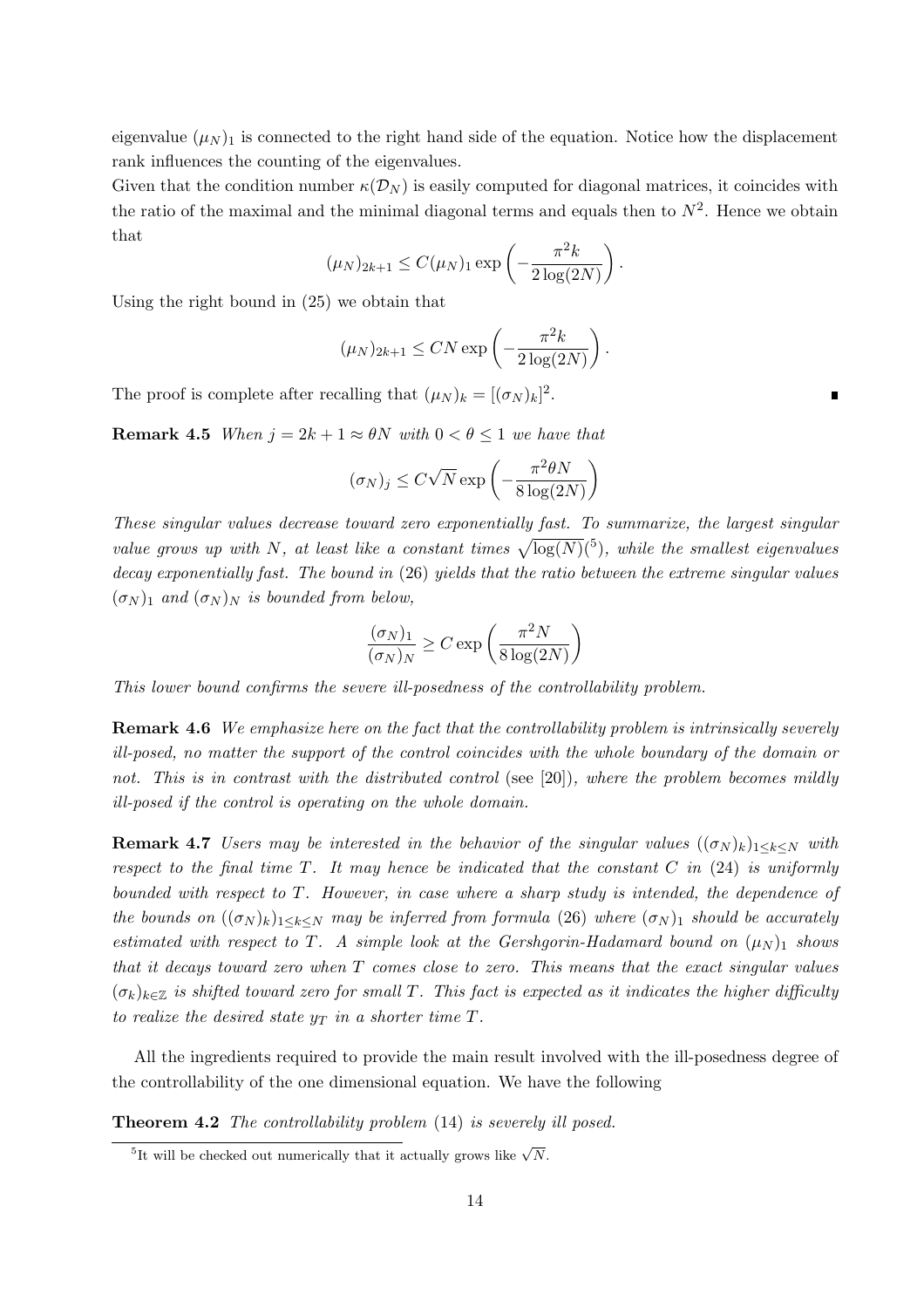#### 5 Solution of the Controllability Problem

The aim we are assigned here is to solve the controllability problem (14) in the context of Fourier computations. Here we need to express the operator  $B$  in respect with the progressive heat equation. Let then v be in  $L^2(0,T)$ , we set  $\underline{v}(\cdot) = v(T - \cdot)$ . It comes out that

$$
(Bv)(x) = \frac{2}{\pi} \sum_{k \ge 1} (-1)^{k+1} \left[ k \widehat{\underline{v}_{(T)}}(k^2) \right] \sin(kx), \quad \text{in } I.
$$

We look for a Dirichlet control u that drives the solution  $y_u$  from 0 at time  $t = 0$  to a fixed state  $y_T \in L^2(I)$  at time  $t = T$ . Let us decompose the data  $y_T \in L^2(I)$  as follows

$$
y_T(x) = \sum_{k \ge 1} (y_T)_k \sin(kx) \quad \text{in } I.
$$

On account of the expression  $(19)$ , we obtain the infinite family of equations on u that is

$$
\widehat{\underline{u}_{(T)}}(k^2) = (-1)^{k+1} \frac{\pi}{2} \frac{(y_T)_k}{k}, \qquad \forall k \ge 1.
$$
\n
$$
(27)
$$

Recall that, in general, we look for the control  $u^{\dagger}$  that belongs to  $\overline{\mathcal{R}(B^*)}$ . Owing to the representation (4.2) of the functions in  $\overline{\mathcal{R}(B^*)}$ , we consider the following expansion

$$
u^{\dagger}(t) = \sum_{m \ge 1} (u^{\dagger})_m e^{-m^2(T-t)}, \quad \forall t \in (0, T).
$$

Here, it was necessary to change t into  $(T - t)$  to take into account that we are controlling the progressive equation. Plugging it into equation (27) yields that

$$
\sum_{m\geq 1} \frac{1 - e^{-(k^2 + m^2)T}}{k^2 + m^2} (u^\dagger)_m = (-1)^{k+1} \frac{\pi}{2} \frac{(y_T)_k}{k}, \qquad \forall k \geq 1.
$$
 (28)

The problem in the form (27) looks like the inversion of some discrete Laplace Transform or a moment problem where the solution is compactly supported. It may be formally solved by means of the biorthogonal basis related to  $(e^{-k^2t})_{k\geq 1}$  (see [24]). The point is that the formal expansion we obtain for the solution  $u^{\dagger}$  will blow up exponentially fast. Here, in order to have a better insight about what really happens we conduct explicit computations and use the inversion of some Cauchy type matrices. This turn out to be possible when the controllability is aimed at a sufficiently long horizon. We mean that  $T$  is large enough to justify the neglecting of the exponential terms in the coefficients of (28). We are then left with the equation to solve which is somehow simpler

$$
\sum_{m\geq 1} \frac{1}{k^2 + m^2} (u^\dagger)_m = (-1)^{k+1} \frac{\pi}{2} \frac{(y_T)_k}{k}, \qquad \forall k \geq 1.
$$
 (29)

The methodology we follow consists first in realizing a truncation to a large cut-off  $N$ , solve the finite dimensional square system and finally to pass formally to the limit. As things stand, the finite dimensional system to tackle reads as

$$
\sum_{1 \le m \le N} \frac{1}{k^2 + m^2} (u^\dagger)_m = (-1)^{k+1} \frac{\pi}{2} \frac{(y_T)_k}{k}, \qquad \forall 1 \le k \le N. \tag{30}
$$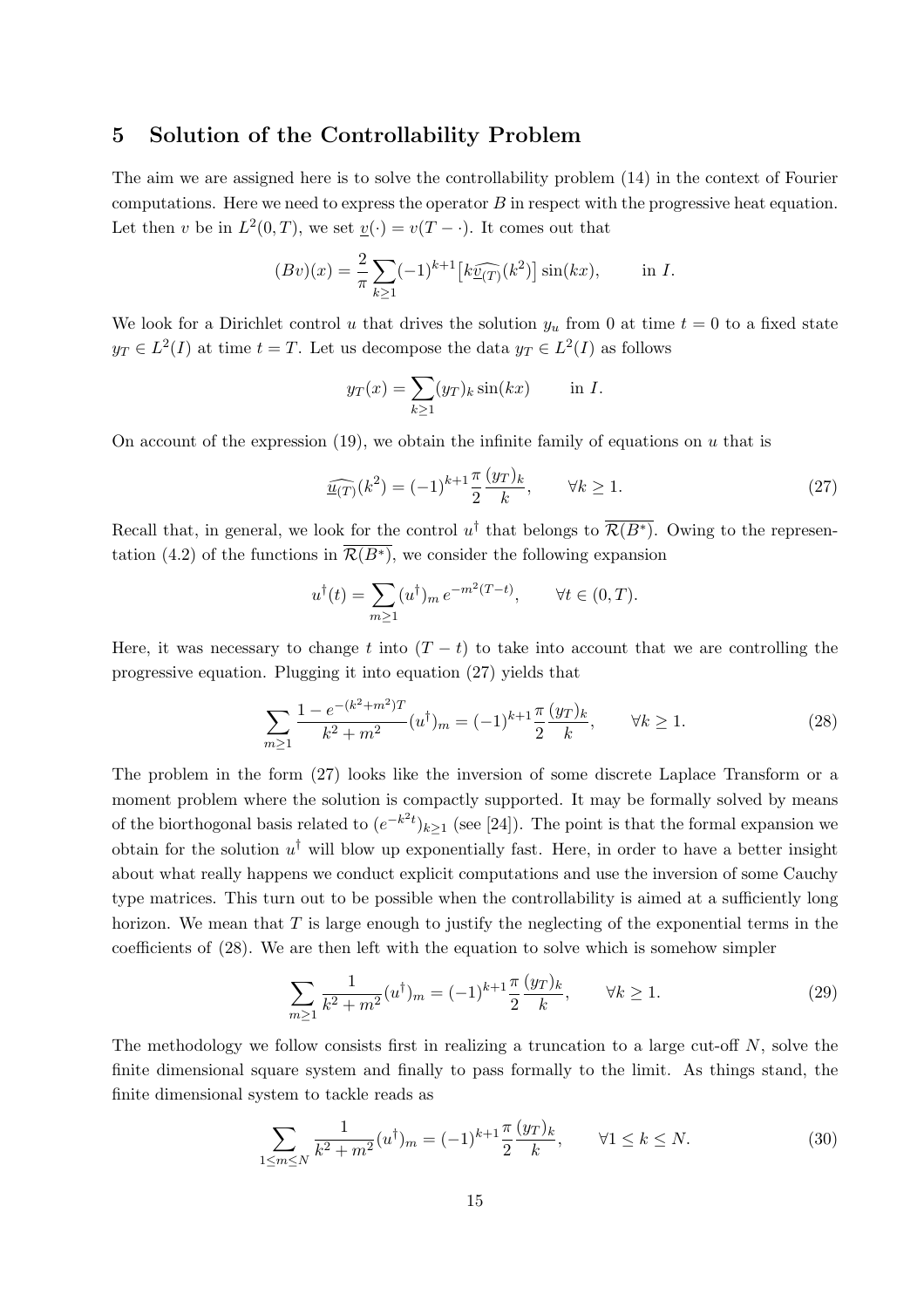The symmetric matrix involved in this system, denoted by  $\mathcal{C}_N = (c_{km} = 1/(k^2 + m^2))_{1 \leq k,m \leq N}$ , is a Cauchy matrix. The inverse  $(C_N)^{-1}$  may be achieved explicitly. Indeed, we have that (see [27])

$$
(\mathcal{C}_N)^{-1}=\mathcal{D}_N\mathcal{C}_N\mathcal{D}_N.
$$

The matrix  $\mathcal{D}_N = \text{diag}(d_k)_{1 \leq k \leq N}$  is diagonal and the entries are given by

$$
d_k = \frac{k^2 \prod_{m=1}^N (1 + \frac{k^2}{m^2})}{\prod_{m=1,m \neq k}^N (1 - \frac{k^2}{m^2})}, \quad \forall k (1 \le k \le N).
$$

Now, for a large cut-off  $N \approx \infty$ , we switch to infinite products. All calculations achieved(<sup>6</sup>), we obtain the simplified closed form of those diagonal cœfficients,

$$
d_k = \frac{2}{\pi}(-1)^k k \sinh(k\pi), \qquad \forall k (1 \le k \le N).
$$

Returning to the inverse matrix  $\mathcal{C}_N = (\tilde{c}_{km})_{1 \leq k,m \leq N}$ , we obtain that

$$
\tilde{c}_{km} = d_k c_{km} d_m = \frac{4}{\pi^2} (-1)^{k+m} \frac{km}{k^2 + m^2} \sinh(k\pi) \sinh(m\pi), \qquad k, m \ge 1.
$$

All the ingredient are thus available to derive the coefficients  $(u^{\dagger})_k$  of the control  $u^{\dagger}$ 

$$
(u^{\dagger})_k = \sum_{m \ge 1} \frac{(-1)^{m+1}}{m} \tilde{c}_{km}(y_T)_m = \frac{4}{\pi^2} (-1)^{k+1} k \sinh(k\pi) \sum_{m \ge 1} \frac{\sinh(m\pi)}{k^2 + m^2} (y_T)_m.
$$

For  $u^{\dagger}$  to lie in  $L^2(I)$  , one has to check the bound given in the end of Remark 4.1, skipped over because the expression is pretty long. We limit ourselves to the following observation, that condition requires a high regularity on that data  $y_T$ . Intuitively, the subspace of reachable states appears quiete shrunk (although dense) in  $L^2(I)$ . Moreover, using this formula, we see that a small  $y_T$ , assimilated to a noise, may produce a solution  $u^{\dagger}$  that blows up exponentially fast.

Remark 5.1 In a short horizon controllability, we observe that the matrix related to the truncated system of (28) whose entries are

$$
\left(\frac{1-e^{-(k^2+m^2)T}}{k^2+m^2}\right)_{1\leq k,m\leq N}
$$

may be decomposed as the product of two matrices defined by

Diag 
$$
(e^{-k^2T})_{1 \le k \le N}
$$
,  $\left(\frac{e^{k^2T} - e^{-m^2T}}{k^2 + m^2}\right)_{1 \le k, m \le N}$ .

 ${}^{6}$ We use the well known infinite product formulae

$$
\frac{\sin(\pi\zeta)}{\pi\zeta} = \prod_{m=1}^{\infty} (1 - \frac{\zeta^2}{m^2}), \qquad \forall \zeta \in \mathbb{R},
$$

$$
\frac{\sinh(\pi\zeta)}{\pi\zeta} = \prod_{m=1}^{\infty} (1 + \frac{\zeta^2}{m^2}), \qquad \forall \zeta \in \mathbb{R}.
$$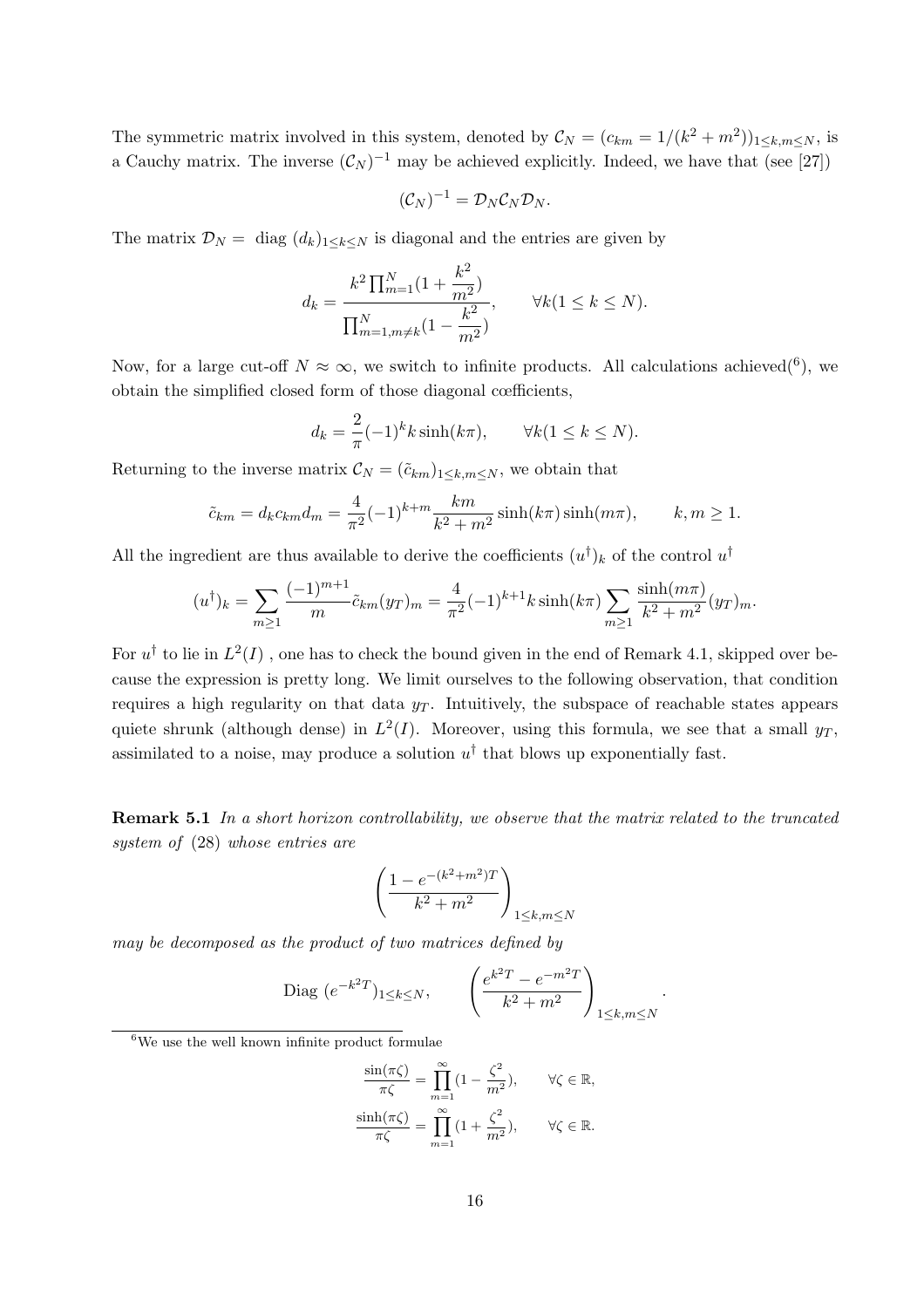The first is diagonal and then easy to invert while the second is again a particular structured matrix of Löewner type. Different processes do exist to compute its inverse either analytically or numerically using some particular algorithms. Given that it would be long to expose either of both methods we simply refer to [31].

Remark 5.2 Realizing similar calculations for the null-controllability yields a problem that looks like equation (28). Recall that for the null-controllability the initial data is fixed to  $y_0$  while the final target is  $y_T = 0$ . The linear problem to solve on  $u^{\dagger}$  may be written as

$$
\sum_{m\geq 1} \frac{1 - e^{-(k^2 + m^2)T}}{k^2 + m^2} (u^{\dagger})_m = (-1)^{k+1} e^{-k^2 T} \frac{(y_0)_k}{k}, \qquad \forall k \geq 1.
$$

It may be put under the following form

$$
\sum_{m\geq 1} \frac{e^{k^2 T} - e^{-m^2 T}}{k^2 + m^2} (u^{\dagger})_m = (-1)^{k+1} \frac{(y_0)_k}{k}, \qquad \forall k \geq 1.
$$

In a compact form, it may be written as

$$
\mathcal{Q}\mathcal{L}_{\infty}u^{\dagger}=-(\mathcal{Y}_0)_{\infty}.
$$

The matrix Q is the diagonal one defined in Remark 4.4 and  $\mathcal{L}_{\infty}$  is the infinite Löewner matrix provided in Remark 5.1. The null-controllability problem has been studied in details in [19], where the well posedness and the observability estimate are stated. This result is to relate to the invertibility of the infinite Löewner matrix (see  $[7]$ ).

#### 6 Numerical Realizations

In order to check these theoretical predictions, we run first some computational investigations of the singular values  $(\sigma_k)_{k\in\mathbb{N}}$  of the operator B. We examine the truncated matrix  $\mathcal{B}_N = (b_{km})_{1\leq k,m\leq N}$ for large values of  $N$ , corresponding to the restriction of  $BB^*$  to the  $N$  first Fourier modes. Their eigenvalues are the squares of the singular values of the truncation of B. Calculations are realized in MATLAB. Next, we consider the controllability problem where the target  $y_T$  is a parabolic profile. The control  $u^{\dagger}$  is obtained by the inversion of the Cauchy system addressed in Section 5 after regularization.

The first computations are accomplished when the cut-off  $N$  ranges from 5 to 24. The singular values  $(\sigma_N)_{1\leq k\leq N}$  are plotted in Figure 1 with different final times  $T=10, 1, 0.1$  and 0.01. Most of them seem to spread towards zero when  $N$  grows higher. Although it is hardly perceptible on these plots, the largest singular-values grow slowly towards infinity. In contrast, the smallest ones decreases visually fast towards zero. Notice that when N exceeds 20, the lowest ones are smaller than  $10^{-8}$  and the accuracy suffers at that level. This might explain the clustering effect observed on those singular values. Indeed, Matlab fails to approximate them and sends back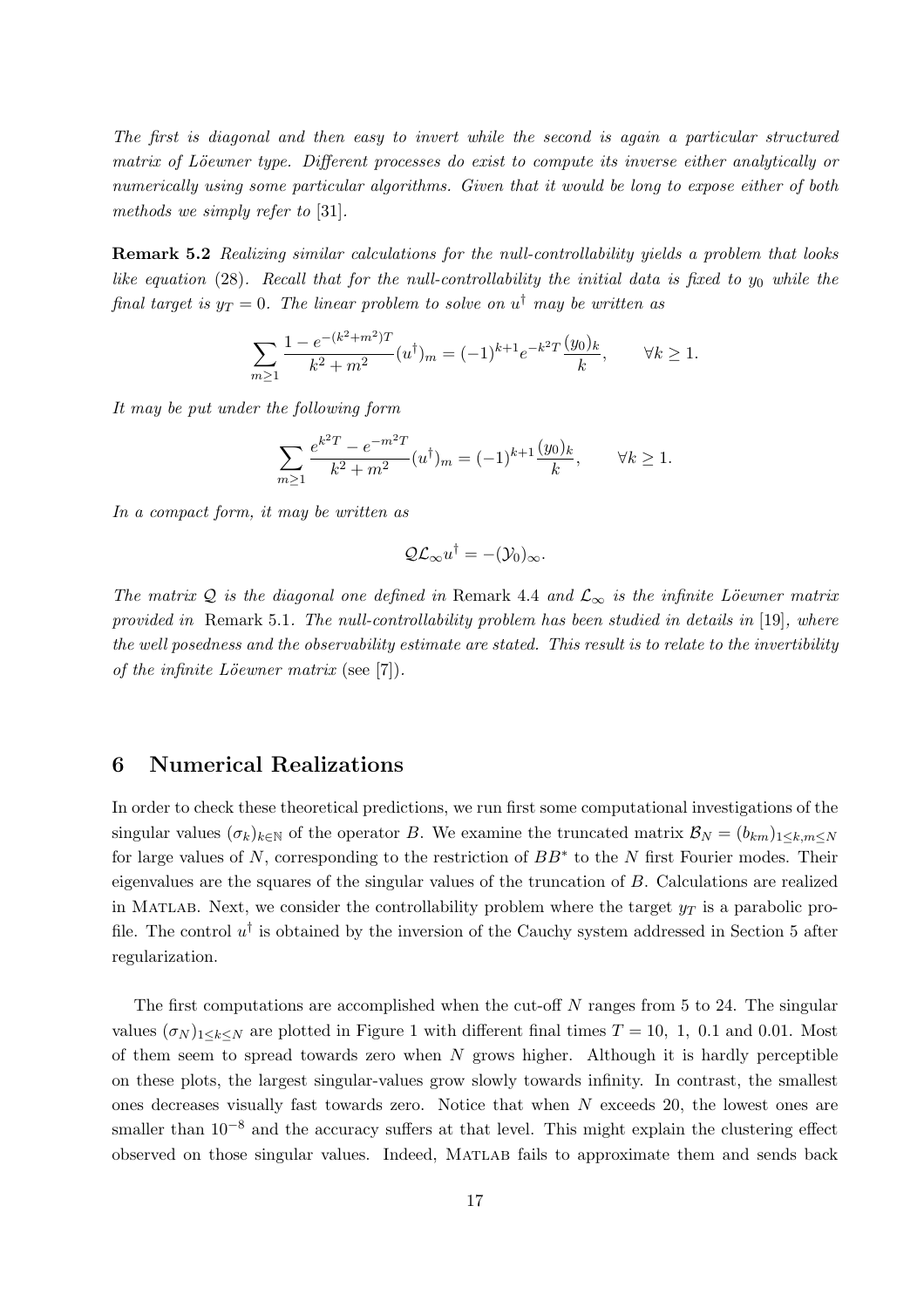

Figure 1: Singular values of  $B<sub>N</sub>$  for various cut-offs N. The up-left diagram is for  $T = 10$ , the up-right for  $T = 1$ , the down-left for  $T = 0.1$  and the down-right for  $T = 0.01$ .

inaccurate values. To confirm these first trends, we depict in the right diagram of Figure 2, the behavior of the largest singular value  $(\sigma_N)_1$  with respect to N for the two final times  $T = 1$  and  $T = 0.01$ . The shape of the curves and the (non-linear) regression suggests that  $(\sigma_N)_1$  behaves rather like the upper bound predicted in (25) It grows up like  $\sqrt{N}$ . In the left panel we represent in a linear-logarithmic scale, the singular values  $(\sigma_N)_{N}$ ,  $(\sigma_N)_{N-2}$  and  $(\sigma_N)_{N-4}$  where  $T = 1$ . The curves are close to straight lines which suggests that those singular values decay exponentially fast with respect to N. A careful look at the plots yields that for a fixed k, the sequences  $((\sigma_N)_{N-k})_N$ increases like  $\sqrt{N}$  while the sequence  $((\sigma_N)_k)_N$  decays exponentially fast toward zero for growing N. Another result confirmed by by numerical experimentation, we claim that an the fraction of the singular values decays to zero is substantially more important than the fraction that grows to infinity. Computations show that for  $k_N = 0.1 \times N$ , we have that  $(\sigma_N)_{k_N}$  decreases toward zero. This indicates that more than nine-tenth of the singular values are small. Another feature may be noted from those plots. When the final time  $T$  is smaller the set of the singular values is noticeably shifted towards zero. For instance, if  $T = 0.01$ , even for  $N = 5$ , the couple of smaller singular values  $((\sigma_5)_5, (\sigma_5)_5)$  are lower than 10<sup>-6</sup>. This is in agreement with the intuition one has on the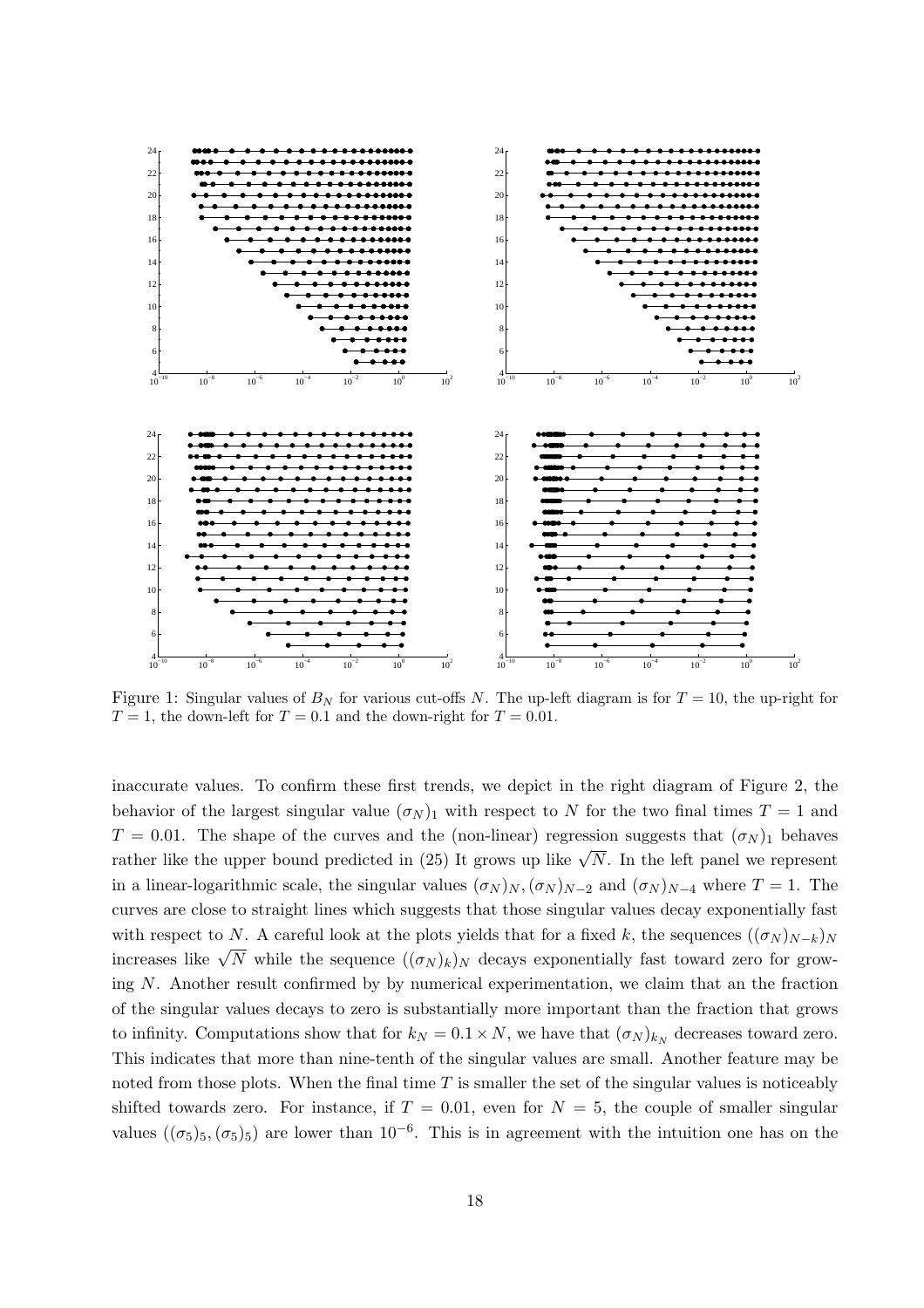higher difficulty to reach the target  $y_T$  in a shorter time T.



Figure 2: The left panel depicts the lowest singular values ( $(\sigma_2, (\sigma_N)_{N-4})$  of  $B_N$  for various cut-offs N. Observe that the lowest  $(\sigma_N)_N$  becomes erratic with MATLAB at  $N = 19$ . The largest singular value  $(\sigma_N)_1$ to the right.

We turn now to the effective solving of the controllability problem  $(28)$ . Because of the exponential ill-conditioning of the truncated matrix, a crude inverting of it provides expectedly irrelevant results. Indeed, any small (numerical) perturbations on the data  $y_T$  or on the matrix entries may have dramatic effects on the computations. Hence, to capture a reasonable control, a regularization of the system is mandatory. We use the Tikhonov method by adding to the system a stabilizing term so that we have to calculate the solution  $u_{\varrho}^{\dagger}$  of the following regularized equation

$$
\varrho(u_{\varrho}^{\dagger})_{k} + \sum_{m \ge 1} \frac{1 - e^{-(k^{2} + m^{2})T}}{k^{2} + m^{2}} (u_{\varrho}^{\dagger})_{m} = (-1)^{k+1} \frac{\pi}{2} \frac{(y_{T})_{k}}{k}, \qquad \forall k \ge 1.
$$
 (31)

The real-number  $\rho > 0$  has to be selected suitably and automatically. Some popular rules can be used such as the Discrepancy Principle, the General Cross Validation or the L-Curve (see [5, 29]). This issue is familiar in ill-posed problems and still feeds a lot of scientific work. Addressing it with the necessary care is beyond our scope. Only, notice that the ideal choice is the one that realizes a balancing between the accuracy and the stabilization of the numerical computation.

The plots of Figure 3 correspond to the computations obtained by attempting to realize a parabolic profile. The target is then fixed to

$$
y_T(x) = x(\pi - x), \qquad \forall x \in [0, \pi].
$$

The panel to the le left depicts the approximated states realized by three numerical simulations where the regularization parameter  $\varrho$  is equal to  $10^{-2}$ ,  $10^{-4}$  or  $10^{-6}$ . The second choice  $\varrho = 10^{-4}$ seems the best as it results on a profile that is close to the very one we want to reach, even at the vicinity of  $x = \pi$ . The first  $\varrho = 10^{-2}$  results in an over-regularization where the shape of the computed profile suffer form lesser accuracy. Even if the profile realized by under regularization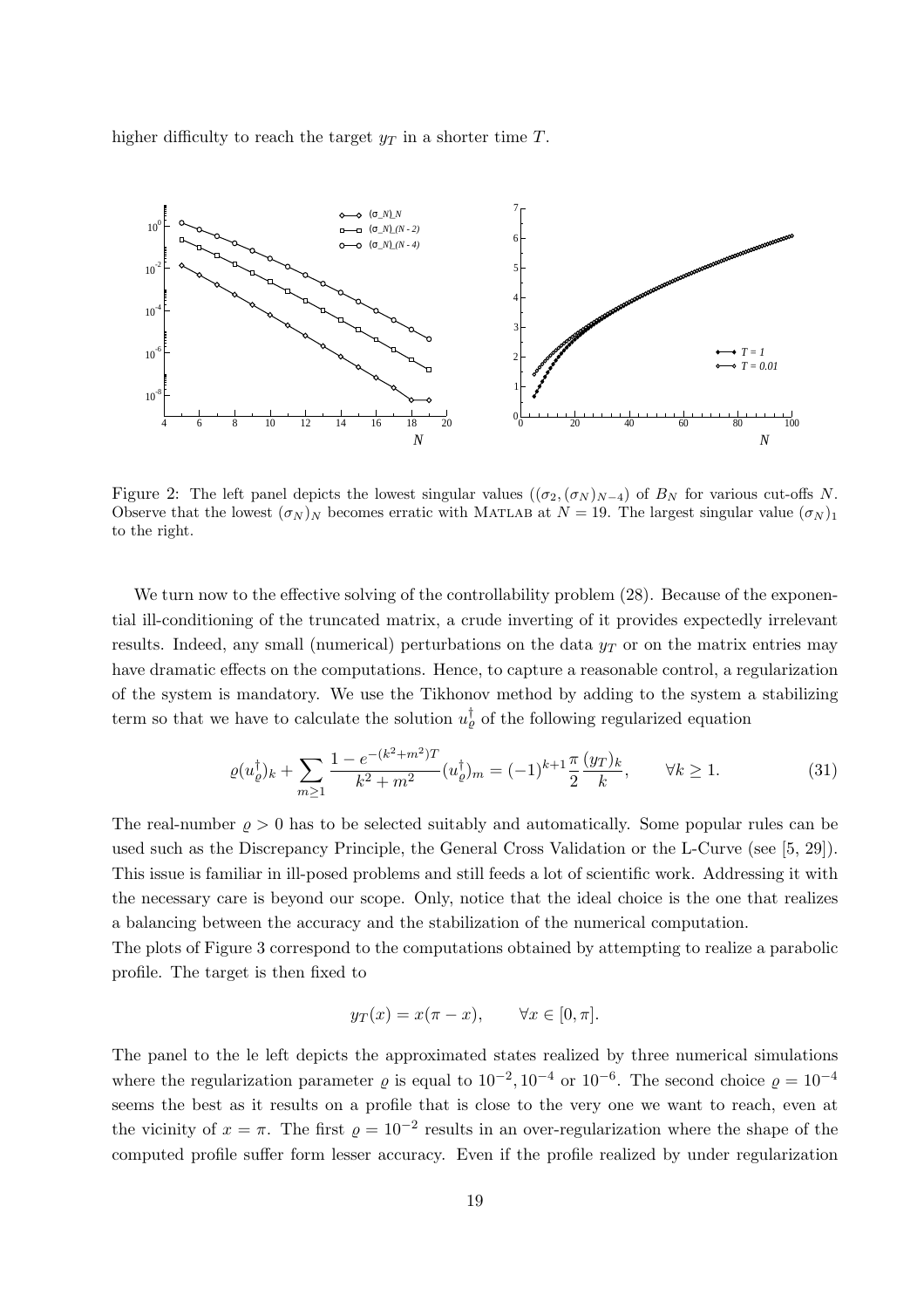$\varrho = 10^{-6}$  is closer to  $y_T$  within a part of the domain I, it suffers clearly from an unacceptable inaccuracy at the vicinity  $x = \pi$ . A look to the right panel where the controls are represented confirms these observations. A under-regularization provokes useless energy expenses while an over-regularization yields a decreasing in the amount of the energy to reach the target. To close, we draw the attention to the fact that the smoothness of the control  $u^{\dagger}$  for  $t < T$ . The oscillations around  $t = T$  suggest the presence of singularity at the final time. This is in accordance with Remark 4.2.



Figure 3: The left panel depicts the exact final state  $y_T = x(\pi - x)$  and those computed using Tikhonov regularization with the parameter  $\rho$ . The right panel draw the corresponding controls.

### 7 Conclusion

The issue of ill-posedness of the Dirichlet boundary controllability of the heat equation arises technical difficulties because the linear control operator has two properties that are somehow "opposite" to each other. One is the unboundedness that is responsible of the fact that a fraction of its singular values grows to infinity. The other is connected with the compactness and produces small singular values. The spectrum of that operator is therefore spread from zero to infinity. Conducting Fourier computations reduces the point to the study of some particularly structured matrices. The analysis of their singular values concludes to the severe ill-posedness of the problem. In fact, things happens as if the control operator is a direct sum of two sub-operators, one has a compact resolvent and the other is compact with an exponential compactness degree that is the corresponding singular values decrease exponentially fast towards zero.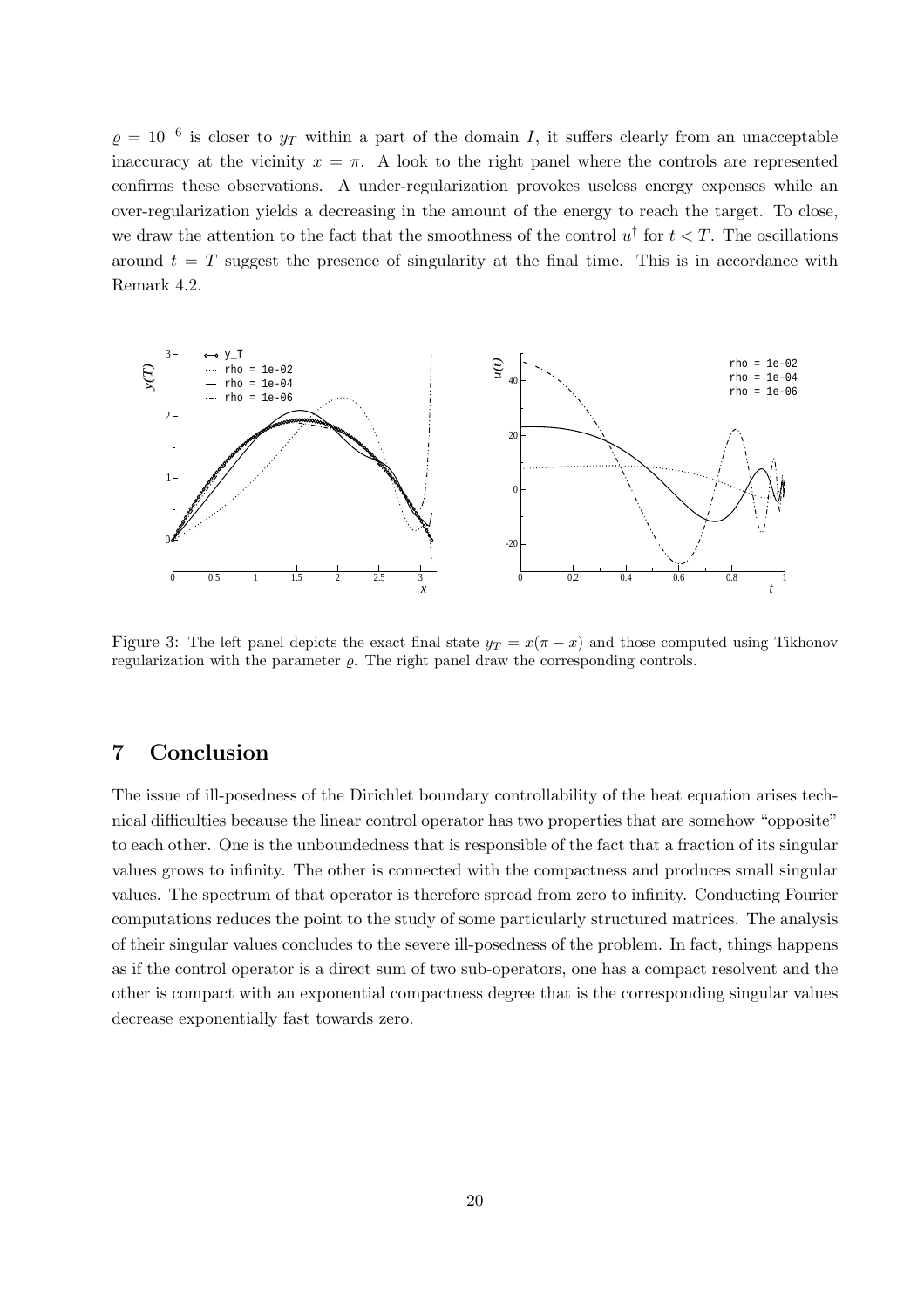#### References

- [1] J. V. Beck, B. Blackwell, and S. R. Clair; Inverse Heat Conduction. Ill-Posed Problems. Wiley, New York, 1985.
- [2] F. Ben Belgacem, C. Bernardi, H. El Fekih— Dirichlet boundary control for a parabolic equation with a final observation I: A space-time mixed formulation and penalization. Asymt. Anal. (to appear).
- [3] P. Borwein, T. Erdelyi— Generalizations of Muntz's theorem via a Remez-type inequality for Muntz spaces, J. of Amer. Math. Soc. , 10, 327-349 (1997).
- [4] H. Brezis— Functional Analysis, Sobolev Spaces and Partial Differential Equations. Springer, 2011.
- [5] Engl, H. W.; Hanke, M.; Neubauer, A., Regularization of inverse problems. Mathematics and its Applications, 375. Kluwer Academic Publishers Group, Dordrecht (1996).
- [6] Fattorini, H. O. ; Russell, D. L.— Exact controllability theorems for linear parabolic equation in one space dimension, Arch. Rat. Mech. Anal., 43, 272-292 (1971).
- [7] M. Fiedler; Hankel and Loewner matrices, Linear Algebra and its Applications 58, 75-95 (1984).
- [8] R. Fletcher, P. J. Harley Basis Functions for the Exact Control of the Heat Equation. IMA J. Appl. Math. 28, 93–105 (1982).
- [9] A. Gryson ; Minimisation d'énergie sous contraintes, applications en algèbre linaire et en contrle linaire Ph. D. Thesis, Univesité de Lille I, France  $(2009)$ .
- [10] Hansen, P. C.; Rank-deficient and discrete ill-posed problems. Numerical aspects of linear inversion. SIAM Monographs on Mathematical Modeling and Computation. Society for Industrial and Applied Mathematics (SIAM), Philadelphia, PA, 1998.
- [11] M.V. Klibanov Estimates of initial conditions of parabolic equations and inequalities via lateral Cauchy data. Inverse Problems 22, 495–514 (2006).
- [12] R. Lattès, J.-L. Lions ; Méthode de quasi-réversibilité et applications, Travaux et Recherches Mathématiques 15, Dunod (1967).
- [13] G. Lebeau and L. Robbiano, Contrôle exact de l'équation de la chaleur. Comm. Partial Differential Equations 20 335–356 (1995).
- [14] A. López, E. Zuazua, Uniform null controllability for the one dimensional heat equation with rapidly oscillating periodic density, Annales IHP. Analyse non lineaire, 19, 543-580 (2002).
- [15] J.-L. Lions ; Contrôlabilite exacte, perturbations et stabilisation des systemes distribues. Masson, Collection RMA, Paris (1988).
- $[16]$  J.-L. Lions; Contrôle optimal de systèmes gouvernés par des équations aux dérivées partielles, Dunod & Gauthier–Villars (1968).
- [17] J.-L. Lions, E. Magenes ; Problèmes aux limites non homogènes et applications, Vol. II, Dunod (1968).